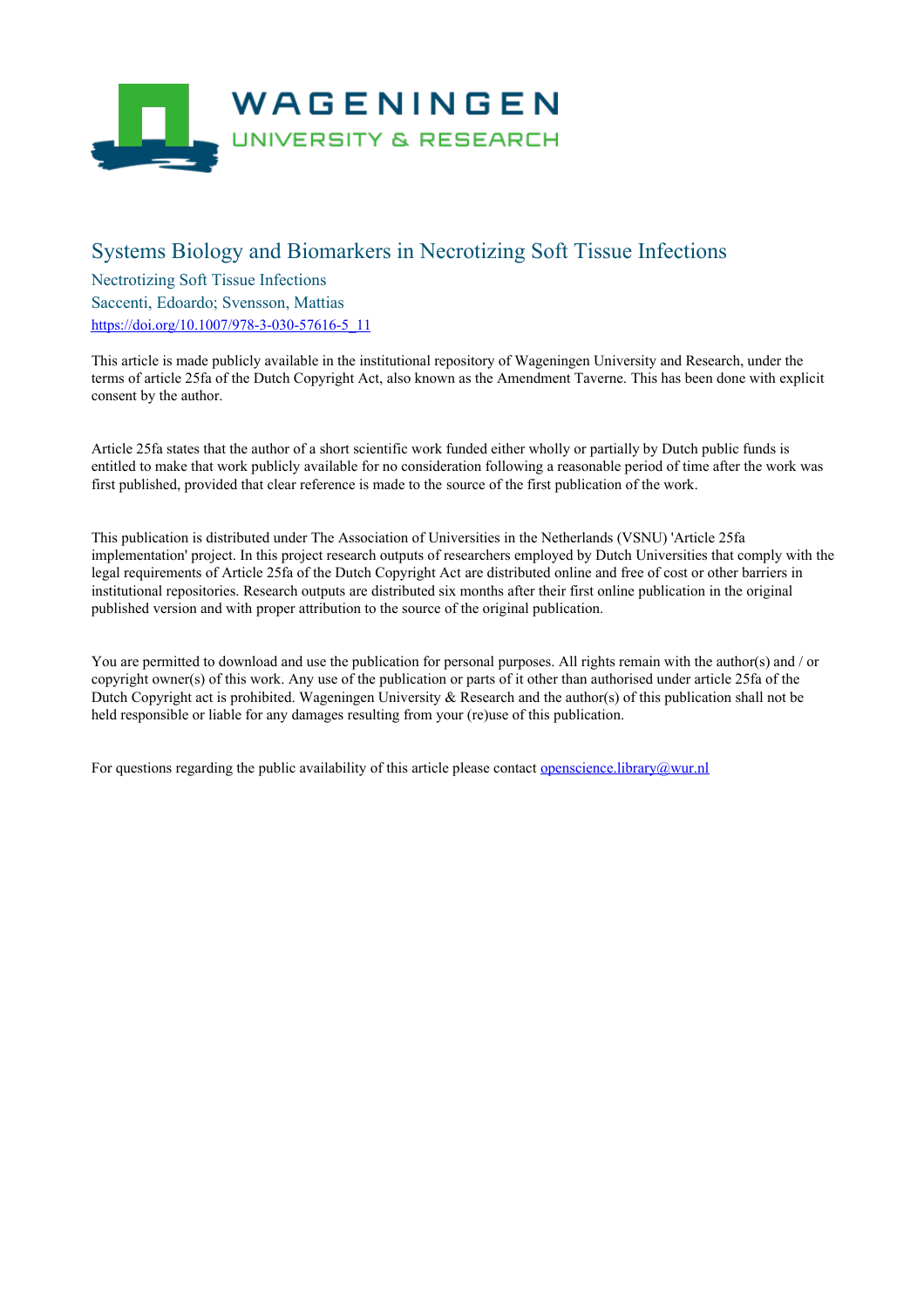

# Systems Biology and Biomarkers<br>
in Necrotizing Soft Tissue Infections

Edoardo Saccenti and Mattias Svensson

# **Contents**

| 11.1   |                                                                  | 168 |
|--------|------------------------------------------------------------------|-----|
| 11.2   | State of the Art: Existing Biomarkers for NSTI                   | 169 |
| 11.3   |                                                                  | 169 |
| 11.3.1 |                                                                  | 170 |
| 11.3.2 |                                                                  | 170 |
| 11.3.3 |                                                                  | 171 |
| 11.3.4 |                                                                  | 171 |
| 11.4   |                                                                  | 172 |
| 11.4.1 |                                                                  | 172 |
| 11.4.2 |                                                                  | 172 |
| 11.4.3 |                                                                  | 173 |
| 11.4.4 |                                                                  | 173 |
| 11.4.5 |                                                                  | 174 |
| 11.4.6 |                                                                  | 174 |
| 11.4.7 | From One-Category-Analyses Towards Systems Biological Approaches | 174 |
| 11.5   |                                                                  | 175 |
| 11.6   | <b>Systems Biology Approaches to Biomarker Discovery </b>        | 176 |
| 11.7   |                                                                  | 177 |
| 11.8   |                                                                  | 180 |
| 11.9   |                                                                  | 182 |
|        |                                                                  | 184 |

E. Saccenti  $(\boxtimes)$ 

Laboratory of Systems and Synthetic Biology,

Wageningen University and Research, Wageningen, The Netherlands e-mail: [edoardo.saccenti@wur.nl](mailto:edoardo.saccenti@wur.nl)

#### M. Svensson

Center for Infectious Medicine, Department of Medicine, ANA Futura, Karolinska Institutet, Karolinska University Hospital, Huddinge, Sweden

#### Abstract

In necrotizing soft tissue infection (NSTI) there is a need to identify biomarker sets that can be used for diagnosis and disease management. The INFECT study was designed to obtain such insights through the integration of patient data and results from different

 $\circ$  Springer Nature Switzerland AG 2020

A. Norrby-Teglund et al. (eds.), Necrotizing Soft Tissue Infections, Advances in Experimental Medicine and Biology 1294, [https://doi.org/10.1007/978-3-030-57616-5\\_11](https://doi.org/10.1007/978-3-030-57616-5_11#DOI)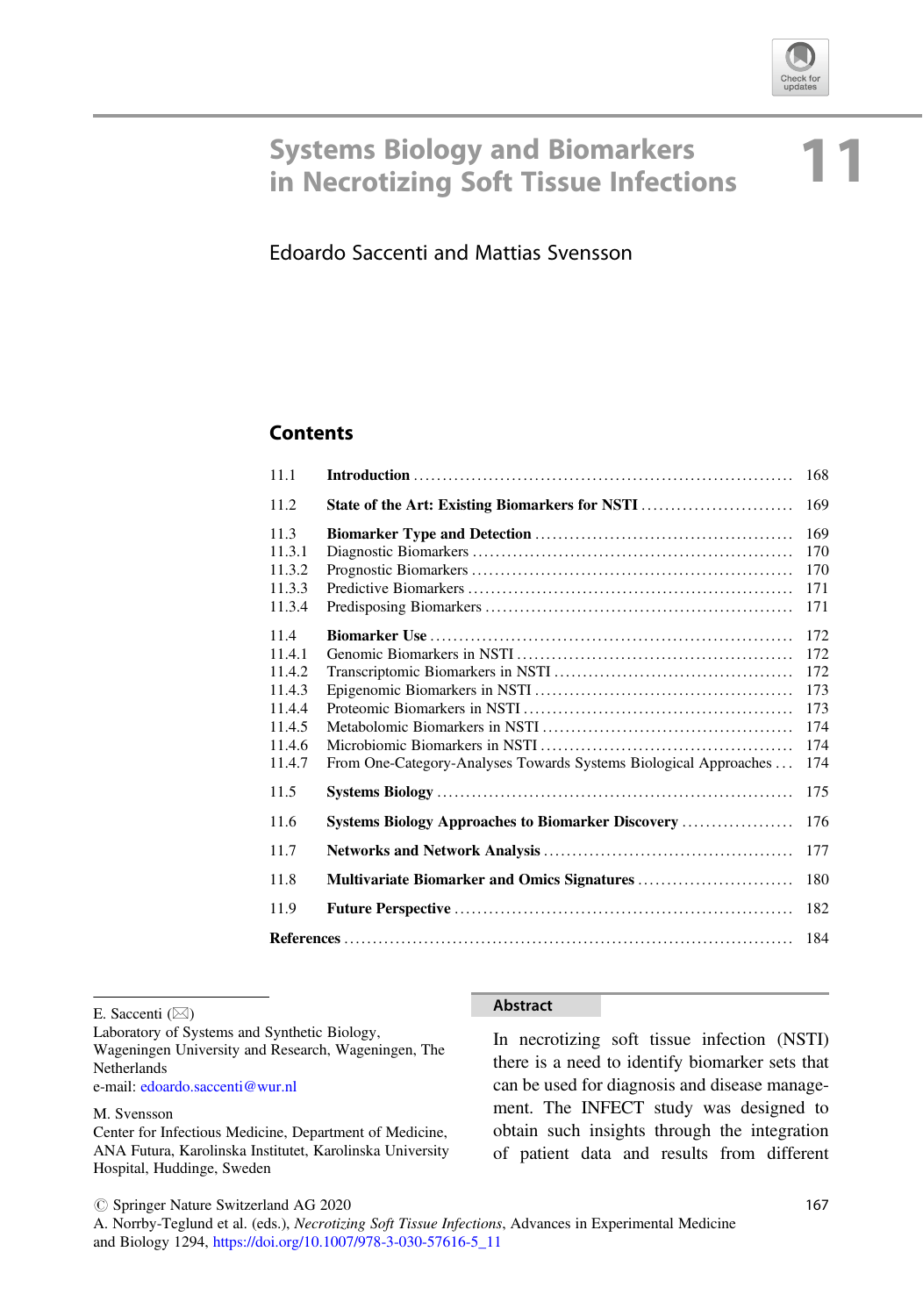clinically relevant experimental models by use of systems biology approaches. This chapter describes the current state of biomarkers in NSTI and how biomarkers are categorized. We introduce the fundamentals of top-down systems biology approaches including analysis tools and we review the use of current methods and systems biology approaches to biomarker discover. Further, we discuss how different "omics" signatures (gene expression, protein, and metabolites) from NSTI patient samples can be used to identify key host and pathogen factors involved in the onset and development of infection, as well as exploring associations to disease outcomes.

#### Keywords

Epigenomics · Genomics · Network inference and analysis · Mathematical modelling · Metabolomics · Microbiome · Multivariate statistics · Proteomics · Top-down approaches

#### Highlights

- Comprehensive systems biology analyses and interpretation of omics data are emerging as valuable tools for biomarker discovery in NSTI.
- The inflammatory proteins IL1β, IL-6, CXCL9, CXCL10, and CXCL11, were identified as potential biomarkers to discriminate S. pyogenes NSTI from NSTI caused by other pathogens.
- Metabolite–metabolite association networks analysis has proven able to define sets of metabolites associated with biofilm formation in NSTI.
- Metabolites in combination with multivariate and machine learning modelling have the potential to be utilized as predictive markers in NSTI.

# 11.1 Introduction

In search for biomarkers in NSTI, analyses have usually focused specifically on measuring certain selected factors, such as cytokines. This approach is, to some extent, distorted because it is based on already existing knowledge that somehow indicates that these factors must be associated with the disease. In this context, a systems biological approach, used correctly, has the greater opportunity to identify hitherto unknown factors that may be associated with disease and that may be used as biomarkers.

Systems biology is a holistic approach to deciphering the complexity of biological systems that starts from the understanding that the networks that form the whole of living organisms are more than the sum of their parts. The systems biology approach to understand disease-related biology has the potential to revolutionize our understanding of the cellular pathways and gene networks underlying the onset of disease, and the mechanisms of treatment strategies that ameliorate disease phenotypes. In the post-genomic era, a wealth of novel approaches for generating and analyzing large, high-dimensional genomic, transcriptomic, proteomic, and metabolomic data sets from cohorts of normal and diseased individuals can be used in combination with systems biology approaches (Rosato et al. [2018\)](#page-20-0). In research related to infectious diseases, such as NSTI, the data sets include information from both pathogen- and host-oriented analyses that can be used at a systems biology level. The emerging field of systems biology attempts to harness complex, multi-parameter systems by computationally integrating gene-level data with molecular pathways and networks to extract new biological insight. Systems biology may combine and augment current strategies to biomarker discovery, generating novel, experimentally testable candidates.

A biomarker is a measurable indicator of some biological state or condition, and in recent years systems biology approaches have been applied to screen and identify diagnostic, prognostic, predictive, and predisposing biomarkers as well as targets for prevention and treatment of disease (Feala et al. [2013](#page-18-0); Vafaee et al. [2018](#page-20-1); Anvar et al. [2018](#page-18-1)). There are several successful examples of molecular biomarkers that are currently the clinical standard for diagnostic screening in several diseases, for example, in myocardial infarction (Hajar [2016\)](#page-18-2) and certain cancers (Mehta et al. [2010](#page-19-0); Goossens et al. [2015\)](#page-18-3). The search for novel molecular biomarkers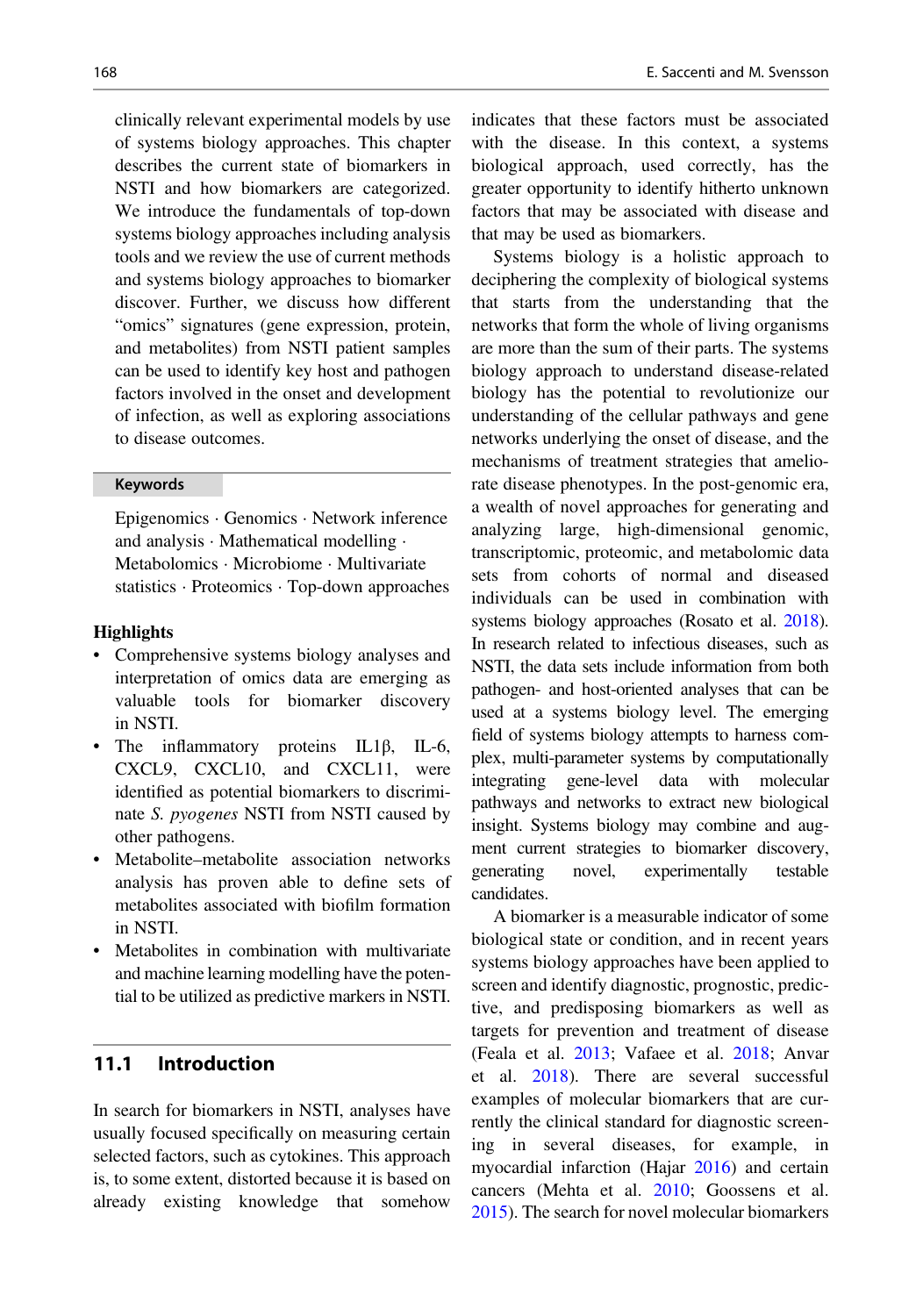continues to be a major research drive in many biomedical fields. A PubMed ([https://pubmed.](https://pubmed.ncbi.nlm.nih.gov/) [ncbi.nlm.nih.gov/](https://pubmed.ncbi.nlm.nih.gov/)) query for NSTI and biomarker (Biomarker AND (NSTI OR "necrotising soft tissue infection" OR "necrotising fasciitis") in March 2020 returned only 39 hits (44 using the spelling "necrotizing") demonstrating how little is known and how limited the research activity on this topic is, despite an incidence ranging from 0.3 to 15.5 case per 100.000 population (Stevens and Bryant [2017](#page-20-2)) and all-cause 90-day mortality of 18% (Madsen et al. [2019\)](#page-19-1). In NSTI biomarkers for early detection and guidance of treatment may improve outcome and help to reduce the length of hospital stay and mortality. There are good opportunities that systems biology approaches in NSTI can identify biomarkers that could be used as novel tools for rapid and early identification and stratification of patients with NSTI upon admission. In this book chapter, we review biomarker types and detection methods, as well as a number of systems biology approaches potentially useful to identify candidate biomarkers in NSTI.

# 11.2 State of the Art: Existing Biomarkers for NSTI

There are currently no approved biomarkers for the diagnosis or prognosis in NSTI, and the molecular mechanisms of host responses during NSTI remain poorly understood. This lack of understanding reflects the complex, multifactorial nature of NSTI, which is believed to involve a network of interweaving host and pathogen molecular pathways that dictate disease onset and progression.

Available information on NSTI biomarkers are restricted to a few research studies that focused on a limited number of selected factors or information of factors included as components of relatively inaccurate scoring systems, such as the LRINEC (Laboratory Risk Indicator for Necrotizing Fasciitis). LRINEC is generated from six routinely performed laboratory tests including the analyses of patients´ C-reactive protein, white blood cell count  $(\times 10,000/\mu L)$ , hemoglobin (g/dL), sodium (mEq/L), creatinine, and glucose.

Although LRINEC scoring is not optimal, it has been used to distinguish NSTI from less severe soft tissue infections (Wong et al. [2004\)](#page-20-3).

Recently, LRINEC score has also been analyzed in relation to pro-inflammatory cytokines, and this revealed no significant association between the LRINEC score and analyzed specific cytokine levels on admission (Hansen et al. [2017a](#page-19-2)). However, the analyses of cytokines revealed IL-6 to be associated with disease severity, and that IL-1β was strongly associated with 30-day mortality (Hansen et al. [2017b](#page-19-3)). Another factor suggested to have biomarker potential in NSTI is Pentraxin-3 (PTX3) a glycoprotein which belongs to the pentraxin protein superfamily, including acute phase proteins, C-reactive protein (CRP), and serum amyloid protein (SAP). PTX3 is produced by vascular cells or inflammatory cells and is released into the circulation, possibly reflecting systemic inflammation. The PTX3 level in patients with NSTI at time of admission was associated with septic shock, amputation, and risk of death in patients, but was not an independent predictor of 180-day mortality in this patient group (Hansen et al. [2016a\)](#page-18-4). Levels of s-lactate >6 mM and creatinine >144 mM are considered prognostic markers. In addition, microbiological cultures of Clostridium or Vibrio are negatively associated, while a microbiological culture of GAS is positively associated with survival in NSTI. Nevertheless, there is a great need for robust early measurable biomarkers to improve identification and management of NSTI.

#### 11.3 Biomarker Type and Detection

Molecular biomarkers generally consist of molecules measured in body fluids or in samples from the affected tissue. Challenges facing biomarker research include the lack of standardized methods for fast reliable detection. Biomarkers can be divided into four categories: diagnostic, prognostic, predictive, and predisposing/susceptibility (Quezada et al. [2017](#page-20-4); Simon [2011,](#page-20-5) [2014;](#page-20-6) Drucker and Krapfenbauer [2013\)](#page-18-5). The typical pattern of biomarker discovery is shown in Fig. [11.1.](#page-4-0)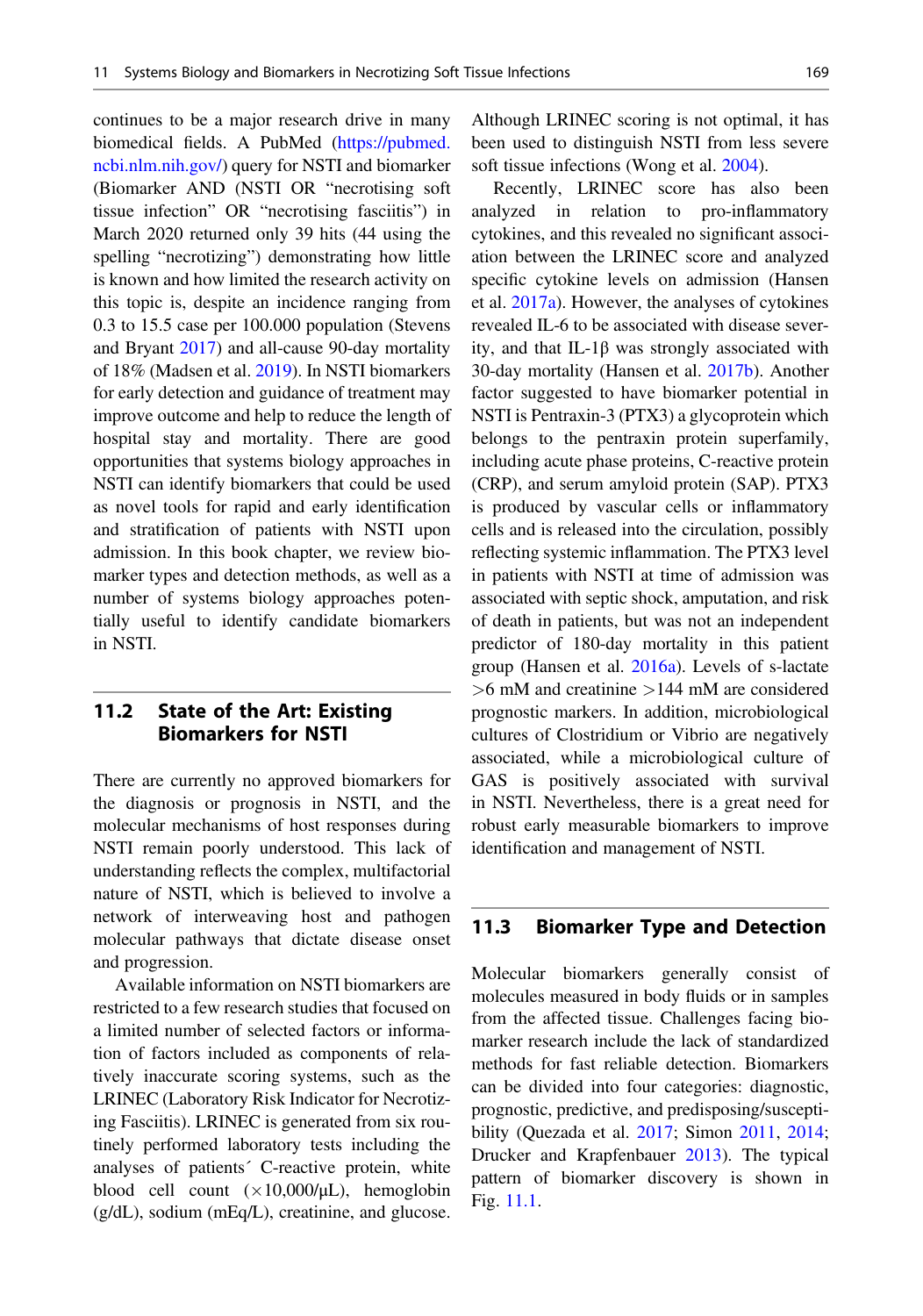<span id="page-4-0"></span>

Fig. 11.1 Relationship between the classical biomarker discovery pipeline and the systems biology cycle. Systems biology can play a pivotal role in both discovery and analytical validations steps. Figure adapted from Del Campo et al. ([2015\)](#page-18-6) and Rosato et al. ([2018\)](#page-20-0)

#### 11.3.1 Diagnostic Biomarkers

<span id="page-4-1"></span>Diagnostic biomarkers are used, e.g. to determine the health status of a patient to ensure appropriate management. In infectious diseases such as NSTI and sepsis, immediate treatment is required, necessitating quick, early, and accurate diagnosis which can help decision making. A singular ideal biomarker may not be identified, but rather an alternative approach focusing to determine the diagnostic relevancy of multiple biomarkers when used in concert may be useful. The ongoing efforts in the development of a multiplex pointof-care testing kit, enabling quick and reliable detection of serum biomarkers, may have great potential for early diagnosis of acute bacterial infections. Thänert et al. [\(2019](#page-20-7)) provided insight into the pathophysiology of mono- and polymicrobial NSTIs and protein multiplex analysis highlighted three potential biomarkers, CXCL9, CXCL10, CXCL11, as these three chemokines displayed statistically significant concentration differences between S. pyogenes and polymicrobial NSTIs. In addition, this study performed RNA-seq analyses on tissue biopsies and this showed that genes with significantly greater expression in polymicrobial compared to monomicrobial NSTIs were those encoding extra cellular matrix (ECM) components like collagen, fibronectin, lumican, and connective tissue growth factor. In addition, gene sequencing data showed, in line with protein data, that genes encoding interferon-inducible mediators such as CXCL9, CXCL10, CXCL11 were expressed at higher levels in monomicrobial NSTIs, in particular those caused by S. pyogenes.

# 11.3.2 Prognostic Biomarkers

A prognostic marker identifies outcome in patients. Usually, these markers provide insight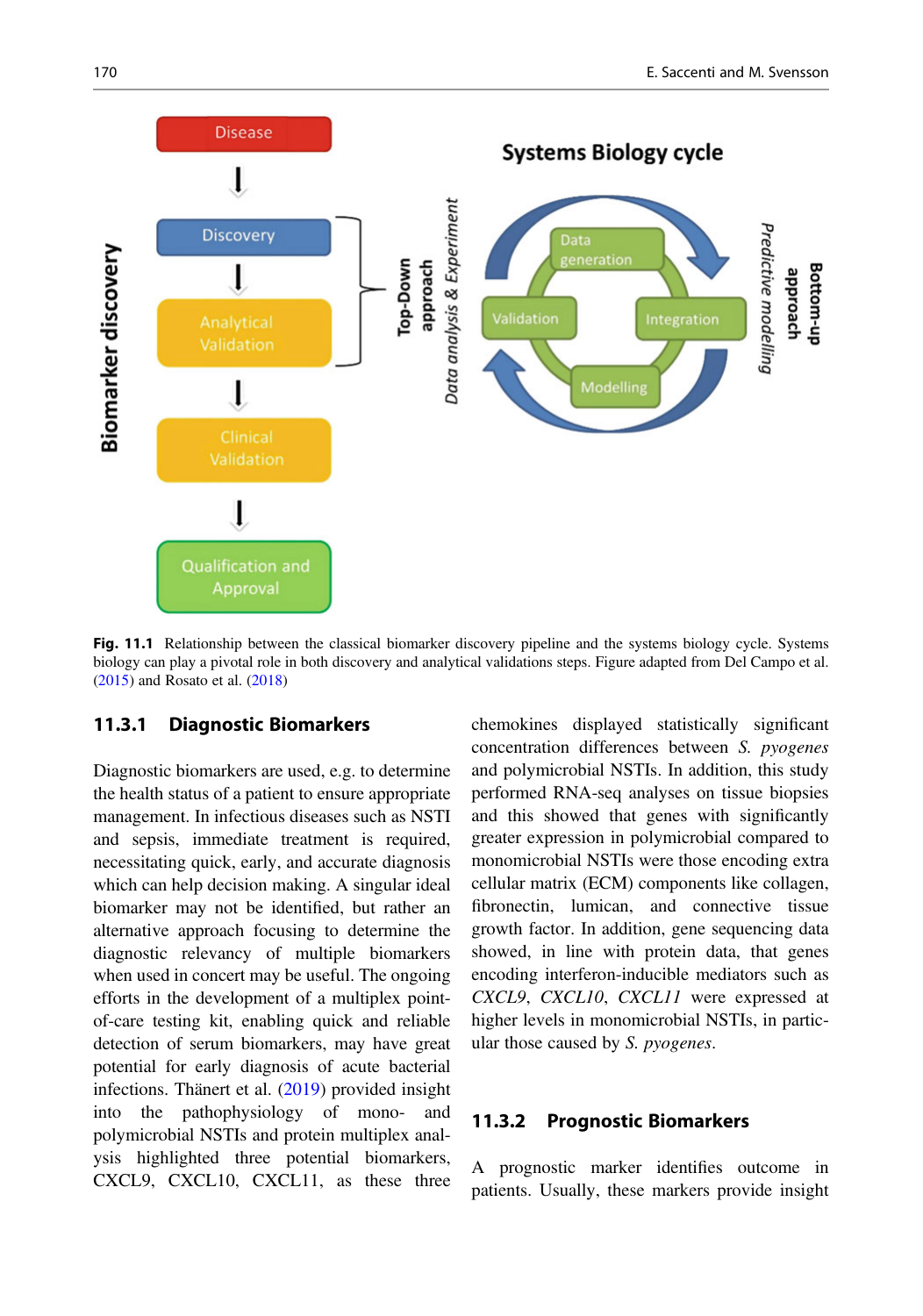into unfavorable outcome, such as mortality. The presence or absence of a prognostic marker can be useful for the selection of patients for a specific treatment but does not directly predict the response to a treatment.

In NSTI plasma biomarkers representing the early inflammatory response are thought to be useful as prognostic markers of disease severity and mortality. To determine the association of admission biochemical markers, such as lactate, to limb loss and mortality both univariate and multivariable analyses have been used. For example, arterial lactate was found to be associated with both mortality (odds ratio [OR], 1.5; 95% confidence interval [CI], 1.1 to 2.0; Pvalue  $= 0.009$ ) and limb loss (OR, 1.3; 95% CI, 1.0 to 1.7;  $P$ -value  $= 0.02$ ), and lactate was suggested to be used early on to guide aggressive therapeutic interventions (Schwartz et al. [2013\)](#page-20-8). In addition, attempts have been made to associate markers with ICU (Intensive Care Unit) scoring systems including simplified acute physiology score (SAPS) II (Le Gall et al. [1993](#page-19-3)) and sequential organ failure assessment (SOFA) scores (Vincent et al. [1996](#page-20-9)), as well as the LRINEC score (Wong et al. [2004](#page-20-3)), presence of septic shock, microbial etiology, renal replacement therapy, and amputation.

In a study by Hansen et al. it was demonstrated that plasma levels of mannose-binding lectin and ficolins, which can activate the complement pathway, were significantly lower in patients with NSTI than in controls (Hansen et al. [2016b\)](#page-19-4). Furthermore, this study revealed that a high baseline ficolin-2 level indicated a 94% chance of surviving the first 28 days after admission. Another study by Hansen et al. reported on the association between cytokine (IL-1β, IL-6, IL-10, and TNF- $\alpha$ ) levels and the LRINEC score, disease severity and mortality in NSTI patients (Hansen et al. [2017b\)](#page-19-3). Although no significant association between the LRINEC score and cytokine levels on admission was found, the authors found that IL-6 was consistently associated with disease severity and that high IL-1β (OR 3.86 [95% CI, 1.43–10.40], *P*-value  $= 0.008$  and IL-10  $(4.80 \quad [1.67-13.78],$  P-value = 0.004) were associated with 30-day mortality. Also,

PTX3 may be an appropriate marker of severity and prognosis of NSTI (Hansen et al. [2016a\)](#page-18-4). Although PTX3 was reported to perform even better than the "classical" inflammatory markers CRP and procalcitonin (PCT), its usefulness has been a matter of debate (Honore and Spapen [2016\)](#page-19-0).

#### 11.3.3 Predictive Biomarkers

Predictive biomarkers aim to objectively evaluate the outcome of a specific clinical intervention, or the differential outcomes of two or more interventions, including toxicity. Predictive and prognostic markers often get confused because many markers can be both predictive and prognostic. A marker can be an unfavorable prognostic factor but could predict favorably for response to therapy, or vice versa. Furthermore, it is possible that markers can be prognostically unfavorable, but predict favorably for one therapy and predict unfavorably for another therapy.

When searching PubMed with the joint medical subject headings "NSTI" and "predictive markers," most, if not all, publications indexed are studies that have identified prognostic rather than predictive markers. In a recent study Afzal and coworkers (Afzal et al. [2020\)](#page-18-7) performed metabolomics analysis combined with advanced bioinformatics analysis of metabolite–metabolite association networks, indicating potential of metabolites as predictive markers in NSTI (described in more detail in Sect. [11.4.5\)](#page-8-0).

In conclusion, there is very little information on biomarkers that can be used to predict patient who benefits from different clinical interventions. Thus, this could potentially be an accelerating research field which would have a significant clinical impact.

#### 11.3.4 Predisposing Biomarkers

The fourth category of biomarkers is used to identify individuals with a predisposition or susceptibility to develop disease. In NSTI, studies have revealed that allelic variations in human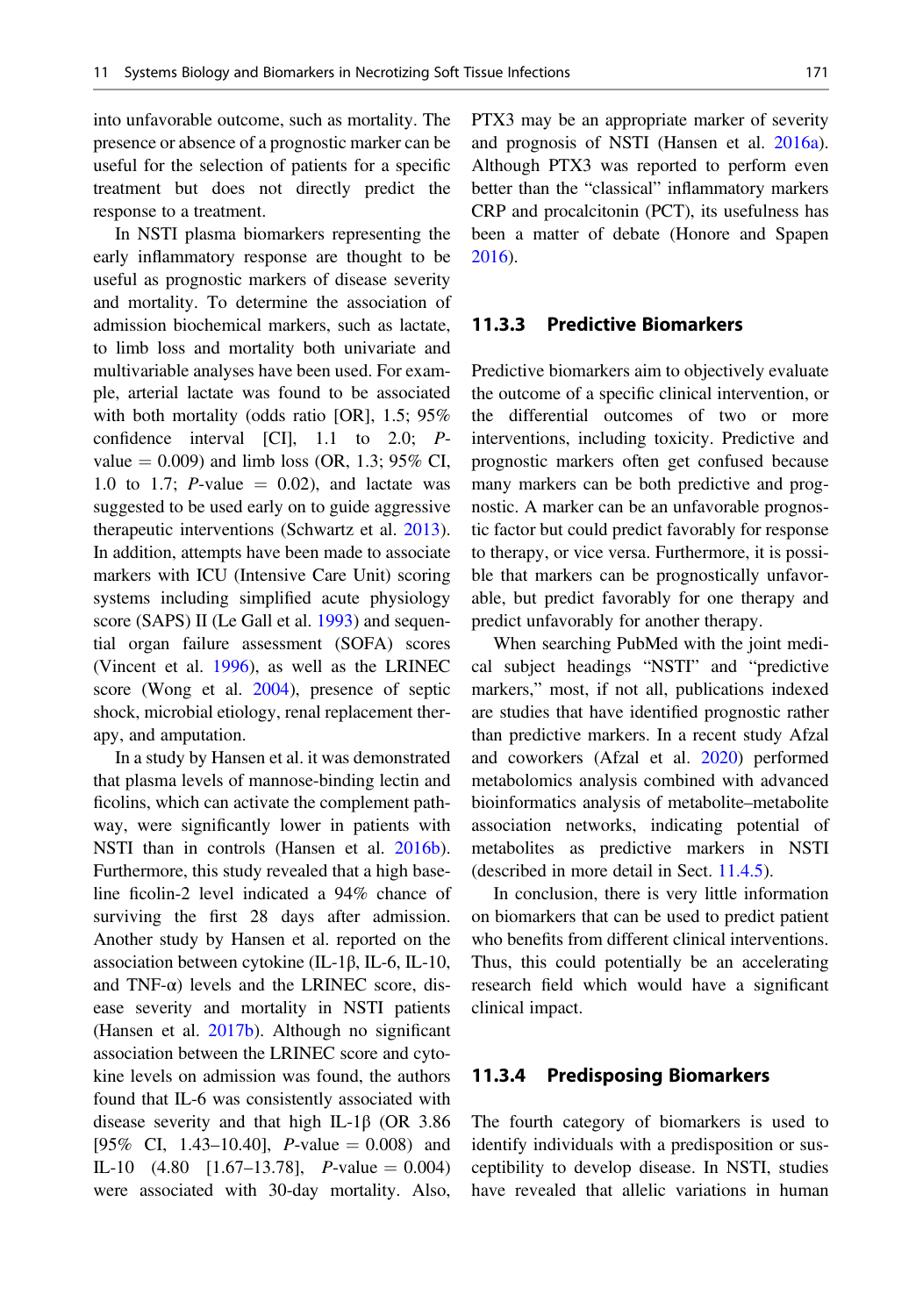leukocyte antigen (HLA) class II haplotypes result in striking differences in severity and outcomes of invasive GAS infections via the differential presentations of GAS superantigens (SAgs) by class II HLAs to host T-cell receptor (TCR)  $V\beta$  elements (Kotb et al. [2002](#page-19-4), [2003;](#page-19-2) Norrby-Teglund et al. [2000](#page-19-5); Norrby-Teglund and Kotb [2000](#page-19-6)). In particular, specific HLA class II haplotypes have been found to confer strong protection from severe systemic disease, whereas others increased the risk of severe disease; patients with the DRB1\*1501/DQB1\*0602 haplotype mounted significantly reduced responses and were less likely to develop severe systemic disease.

It is likely that in NSTI a complex interaction of multiple host and microbial factors that do not lend themselves to reduction into a simple formula exist, and therefore more holistic approaches need to be implemented to identify biomarkers for diagnosis, prognosis, prediction, or predisposition/susceptibility.

# 11.4 Biomarker Use

#### 11.4.1 Genomic Biomarkers in NSTI

To identify genomic biomarkers DNA sequencing (host and pathogen) technologies, such as whole-genome sequencing can be used. While cancer research has reached the farthest using whole-genome sequencing (Staaf et al. [2019\)](#page-20-10), it is difficult to find examples where DNA sequencing has been used to identify biomarkers in NSTI. It is likely that NSTI, with its acute course, poses other challenges than cancer and in NSTI perhaps gene sequencing may be best used to identify predisposing conditions. However, the relatively high costs likely prevent whole-genome sequencing analyses from becoming routine on a large scale. Instead, "exome" sequencing (targeted sequencing of protein-coding regions) may become a cost-effective way to provide access to the entire transcribed genome of individuals. In addition, genome-wide association (GWA) studies identifying risk loci are feeding into the clinical use of DNA variants. This research has been

made possible by technological developments that have expanded the throughput and reduced the cost of single nucleotide polymorphisms (SNP)-based research and allowed SNP-based techniques to identify DNA copy number variation. Nevertheless, to identify SNPs remains a significant challenge, due to the difficulty of separating these. One of the limitations of GWA studies is that it captures only common SNPs, which by themselves may only contribute a small extent of risk to develop disease. NSTI patients infected with the same bacterial strain can develop very different manifestations and a role of immunogenetics of the host in shaping the outcome of invasive streptococcal infections can be identified (Kotb et al. [2002\)](#page-19-4). However, to identify rare SNPs that contribute to develop NSTI for a small percentage of patients, more cost-effective technologies will be required. Despite its disadvantages DNA sequencing may become more important for patient care over the next 5 years as the costs are reduced and capabilities extended.

# 11.4.2 Transcriptomic Biomarkers in NSTI

Mapping genotypes to phenotypes is one of the long-standing challenges in biology and medicine, and a powerful strategy for tackling this problem is performing transcriptome analysis. Transcriptomics entails the measurement and analysis of mRNA using microarray or RNA sequencing technologies. At the beginning microarrays offered tremendous opportunities by capturing parallel information about many more mRNAs than quantitative PCR techniques (RT-PCR), which mostly focus on single mRNA analyses. However, like all molecular techniques there are limitations, such as dependence on template quality (Bustin and Nolan [2004](#page-18-8)).

Although microarrays have been highly productive research tools and used in several current prognostic and predictive tests, other emerging technologies have replaced the microarrays. Next-generation DNA sequencing technology known as "RNA-seq" allows simultaneous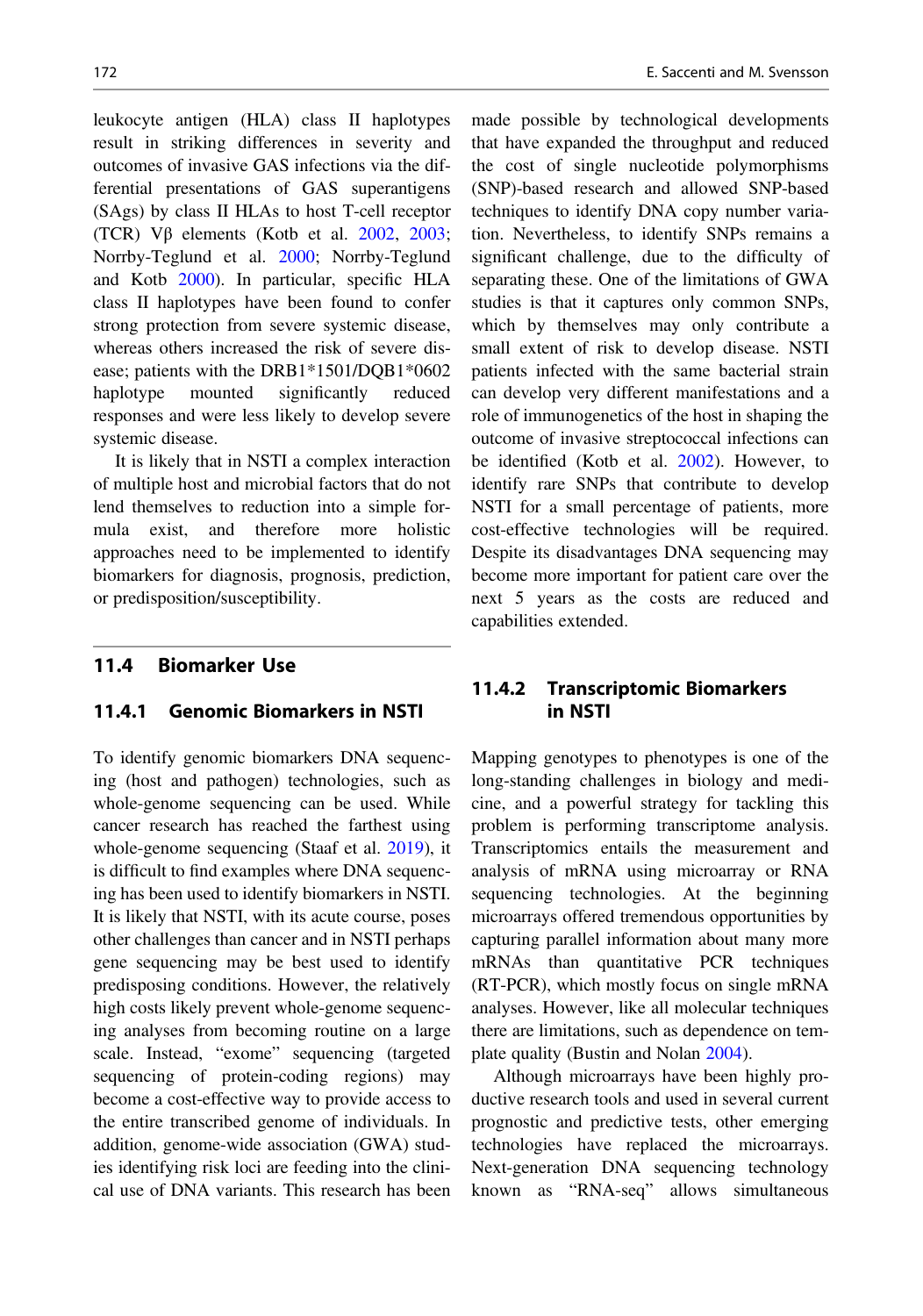analysis of all RNA molecules, including alternative splice variants, mRNAs, non-coding RNAs (ncRNAs), and miRNAs. RNA-seq has revolutionized the analysis of RNAs. In a recent study Thänert et al. took advantage of the nextgeneration sequencing tools to enable microbial profiling using 16S rRNA sequencing with transcriptional analysis of host and microbe using dual RNA sequencing (RNA-seq) in tissue biopsies from NSTI patients (Thänert et al. [2019\)](#page-20-7). The results from this study demonstrated that, despite the similar clinical presentation of NSTIs, the pathophysiology of mono- and polymicrobial etiology differs significantly and that these differences can potentially be exploited for diagnostic purposes.

The transcriptional analysis of infected tissue indicated that the gene expression profile differed significantly between monomicrobial streptococcal infections and polymicrobial NSTI. Among the genes with significantly greater expression in polymicrobial compared to monomicrobial NSTIs were those encoding ECM components like collagen, fibronectin or lumican, as well as connective tissue growth factor, proteins. On the other hand, a set of genes encoding interferoninducible mediators such as CXCL9, CXCL10, CXCL11, MX1, and MX2 as well as the guanylate-binding GTP1 and GTP2 were most prominently higher expressed in monomicrobial NSTIs, in particular those caused by S. pyogenes.

Because of the many diverse cell types in our body each of which express a unique transcriptome, conventional bulk population sequencing can provide only the average expression signal for an ensemble of cells. More recently there has been an explosion of interest in obtaining high-resolution views of single-cell transcriptomics (scRNA-seq) heterogeneity. Assessing the differences in gene expression between individual cells has the potential to identify rare populations that cannot be detected from an analysis of pooled cells. Due to issues with cost and analysis challenges, the implementation of scRNA-seq as a tool for biomarker identification in NSTI may still be some years away and is unlikely to give the complete picture.

#### 11.4.3 Epigenomic Biomarkers in NSTI

Epigenetics can be defined as the field of inheritable changes in gene expression that are not caused by alterations in DNA sequences. Epigenetic mechanisms include DNA methylation, histone modifications, and non-coding RNAs, and epigenetic alterations have an increasingly clear role in modulating inflammatory and other immunological processes. Identification of epigenetic alterations may provide important prognostic, predictive markers. This is an exciting field that is likely to grow in clinical importance.

There are no studies on epigenetics in NSTI, while the often-associated condition sepsis has been subjected to epigenetic analyses (Cross et al. [2019\)](#page-18-9). To date, mostly the epigenetic modification associated with various stages of sepsis has been assessed. A focus has been to identify mechanisms involved in endothelial dysfunction during the hyperinflammatory response and those underpinning aspects of immunosuppression.

# 11.4.4 Proteomic Biomarkers in NSTI

Large scale analysis of specific proteomes, also known as proteomics, defines protein diversity and understands its biological consequences. Analysis of proteins as inflammatory markers in diseases could provide important information about disease severity and guide decision making. In true proteomics analysis all proteins from a sample of interest are usually extracted and digested with one or several proteases (typically trypsin alone or in combination with Lys-C (Wiśniewski and Mann [2012](#page-20-11)) to generate a defined set of peptides. The peptides obtained are subsequently analyzed by liquid chromatography coupled to mass spectrometry (LC-MS).

The two most common approaches are either designed to achieve a deep coverage of the proteome (shotgun MS) or to collect as much quantitative information as possible for a defined set of proteins/peptides (targeted MS) (Picotti and Aebersold [2012\)](#page-20-1). Protein content information can also be obtained through targeted approaches,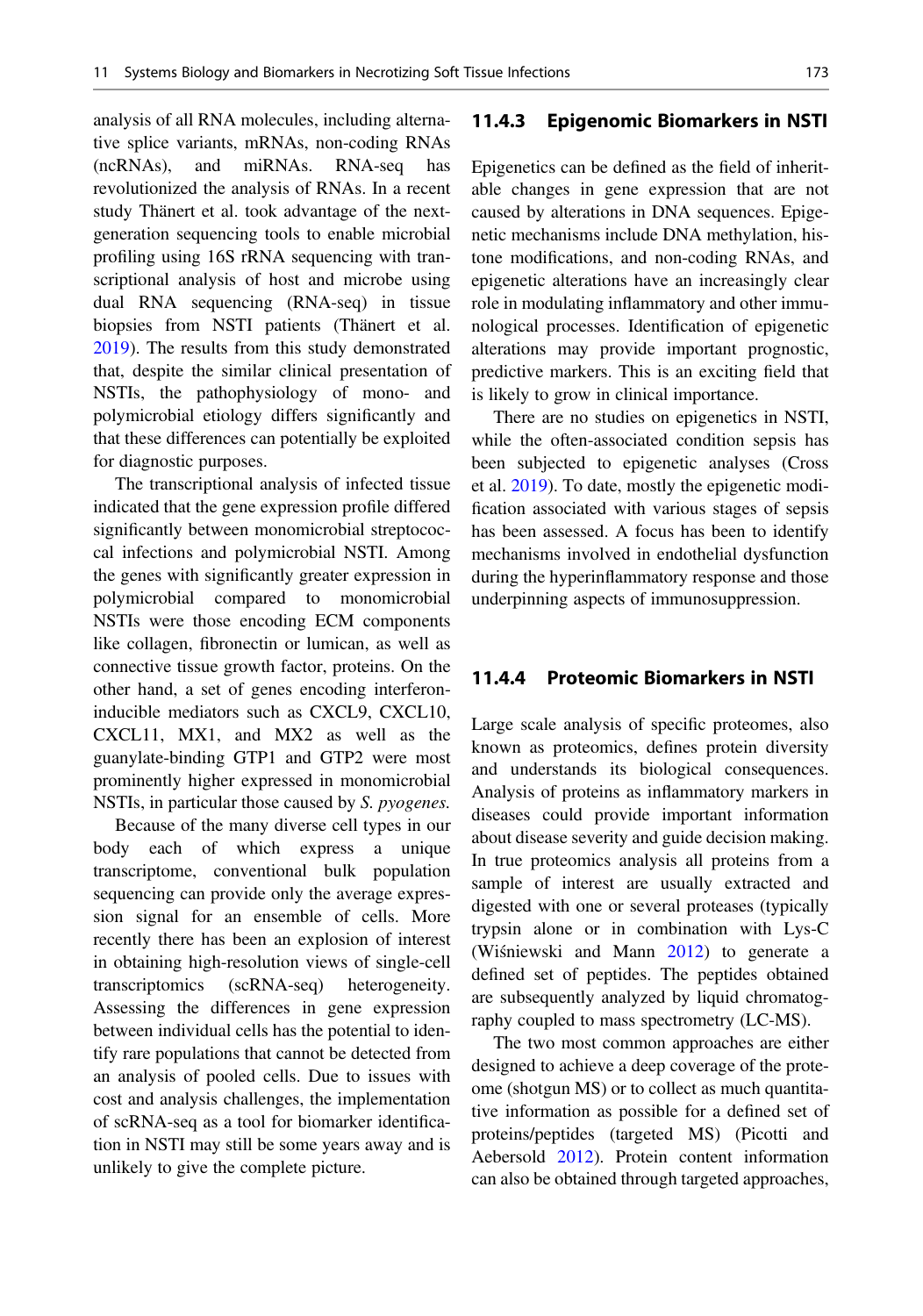including multiplex analyses made to identify a set of predetermined proteins. Since the test results are needed within hours in NSTI, approaches will most realistically include analyses of samples, such as plasma, that can be obtained quickly. However, rapid assessment based on proteomics and/or multiplex analyses of NSTI patients to identify protein-based biomarkers is challenging, as these are time consuming analyses. Nevertheless, multiplex approaches have been used to analyze NSTI plasma samples and has provided important insight to potential diagnostic biomarkers (Thänert et al. [2019;](#page-20-7) Hansen et al. [2017a](#page-19-2)).

# <span id="page-8-0"></span>11.4.5 Metabolomic Biomarkers in NSTI

Metabolomics takes a special position among the omics disciplines in the system top-down approach as the metabolome of biological processes, carrying imprints of genetic, epigenetic, and environmental factors, provides the link between the genotype and phenotype (Karakitsou et al. [2019](#page-19-7); Rosato et al. [2018;](#page-20-0) Dunn and Ellis [2005;](#page-18-10) Kell [2004\)](#page-19-8). Since metabolites represent the endpoint of many molecular pathways, metabolomics which quantifies the metabolite content of cells or tissues is in addition to have diagnostic and prognostic value also potentially useful for predicting treatment response. Metabolomics has been identified as a novel tool to discover targets for sepsis diagnosis and prognosis, as well as to gain insight into pathogenic disease mechanisms (Eckerle et al. [2017](#page-18-11)).

Recently, we used untargeted metabolomics analyses of plasma from NSTI patients and healthy controls to identify the metabolic signatures and connectivity patterns among metabolites associated with NSTI. Out of 97 metabolites detected, the abundance of 33 was significantly altered in NSTI patients. Analysis of metabolite-metabolite association networks identified 20 metabolites differently connected between NSTI and controls. Testing of a set of differently connected metabolites (ornithine, ribose, urea, and glucuronic acid) in in vitro

biofilm formation assays revealed metabolite-specific effects on both bacterial growth and biofilm formation. A biofilm can be considered as a potential complicating microbiological feature of NSTI and, consequently, emphasizes reconsideration of antibiotic treatment protocols. This study identifies for the first time an NSTI-specific metabolic signature with implications for optimized diagnostics and therapies. Thus, the finding of metabolites in NSTI associated with biofilm formation emphasizes the potential of metabolites as predictive markers in NSTI.

#### 11.4.6 Microbiomic Biomarkers in NSTI

Analyzing the microbiome at the system biology level for comparison in diseases to that of healthy subjects has become increasingly popular. Rapid progress in the development of next-generation sequencing (NGS) technologies in recent years has provided many valuable insights into complex biological systems, including diverse microbial communities.

As far as NSTI is concerned, this field of research is in its infancy, but it may prove helpful in providing biomarkers which will give insights into the pathological process behind disease evolution and progression by determining specific etiological factors.

# 11.4.7 From One-Category-Analyses Towards Systems Biological Approaches

The classical approach to biomarker discovery usually entails the comparison of molecules or group of molecules among two or more groups, usually in a case/control scenario. In NSTI typical comparison is monomicrobial vs polymicrobial infection or patient outcomes (septic shock/noseptic shock (Hansen et al. [2018](#page-19-9)), amputation/ no-amputation, or mortality (Hansen et al. [2018\)](#page-19-9)) or some clinical score (low/high LRINEC) (Hansen et al. [2017a](#page-19-2)). Statistical approaches are usually simple: candidate biomarkers are mostly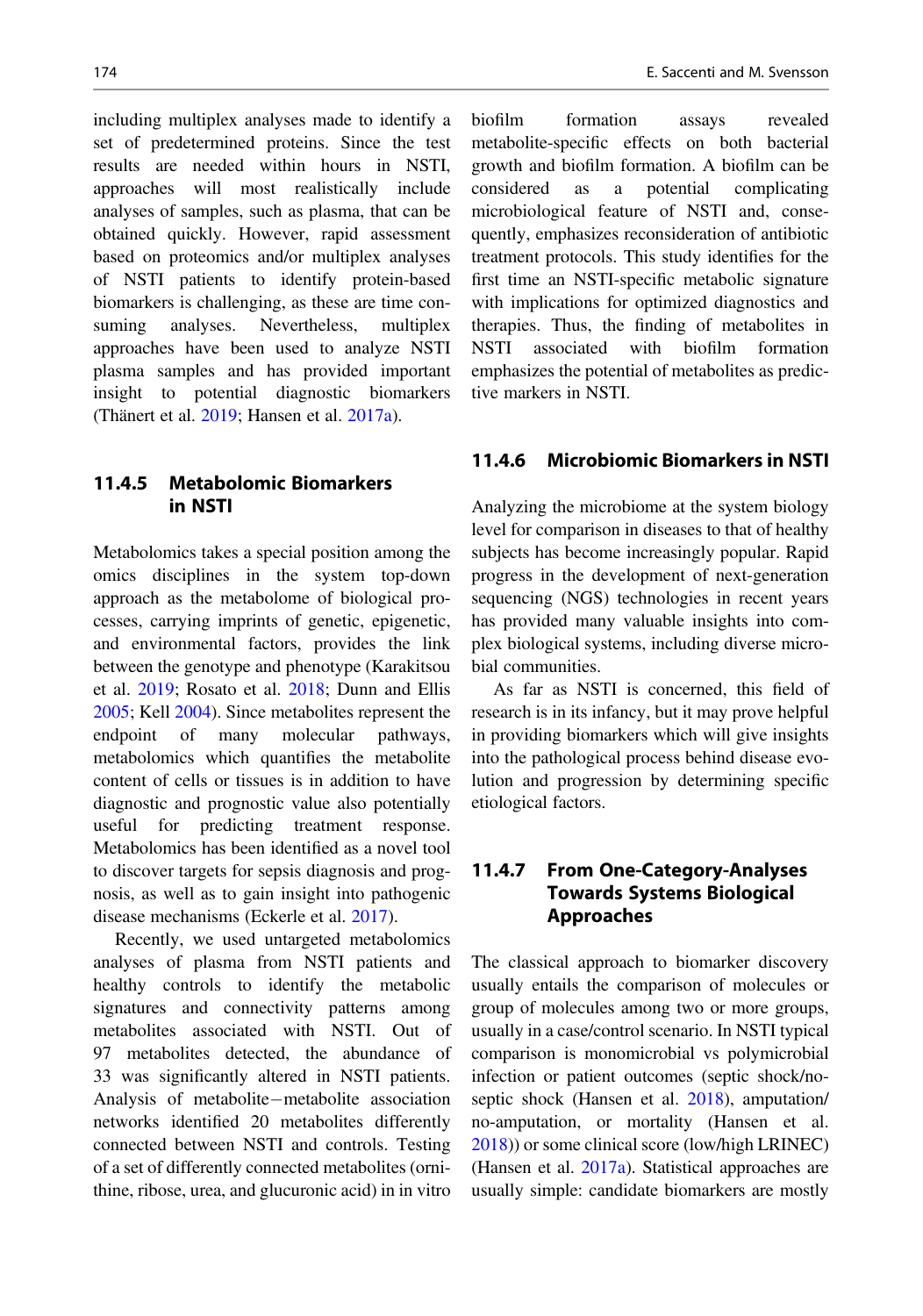tested one at a time in a univariate fashion using procedure like ANOVA or linear mixed models, logistic regression, or Kaplan–Meier curves when association with survival is of interest or by correlating biomarker concentration with some clinical outcome.

Most new biomarkers proposed in the literature never reach the clinic, often because of a lack of reproducibility. In a meta-analysis of highly cited articles announcing new biomarker candidates for a variety of diseases, it was shown that follow-up experiments with greater statistical power generally fail to reproduce the same effect size as the original studies (Ioannidis and Panagiotou [2011](#page-19-5); Feala et al. [2013\)](#page-18-0). Moreover, in addition to the need for validation of such candidates, integration of the information provided by each biomarker is also needed for a comprehensive representation of the disease process. Here we argue that biomarker discovery would be greatly enhanced by applying systems biology principles such as the multi-scale integration of information and the analysis of dynamic patterns with the help of computational tools.

# 11.5 Systems Biology

Systems biology is an interdisciplinary field in which experimental and computational methods concur with mathematical models to the analysis and the understanding of biological phenomena. In systems biology different types of molecular knowledge are integrated and exploited thanks to the synergistic use and combination of statistical and mathematical model together with experimental data (Bruggeman and Westerhoff [2007](#page-18-12)).

Systems biology embraces a system prospective as opposed to the reductionistic vision which is common in the mainstream biology: it aims to tackle biological problems by considering the interaction among the different parts of the systems rather than subdividing it into independent sub-problems. In biological systems the interactions between components dominate the component themselves in shaping the systemwide behavior and for this reason the reductionist approach is less effective to understand the biomolecular mechanisms underlying complex biological processes (Ahn et al. [2006](#page-18-13))

Systems biology relies on the use of a mathematical model to integrate and understand data that are acquired using a vast array of experimental approaches ranging from molecular techniques to comprehensive measurement often encompassing multiple layers of the omics cascade such as transcriptomics, proteomics, and metabolomics. Different types of models can be used depending on the data available, the research questions, and whether a deductive or an inductive approach is followed.

The deductive approach, usually referred to as Top-down approach (Oltvai and Barabási [2002\)](#page-19-10), aims to gain insights into a given phenomenon starting from the system-wide data acquired using omics technologies from which information is extracted, usually using statistical and machine learning methods in combination with network inference and network analysis (Rosato et al. [2018;](#page-20-0) Ideker and Krogan [2012](#page-19-11)). The ultimate goal is to describe the interactions among the molecular constituents of the system (genes, proteins, metabolites), possibly across different conditions (Rosato et al. [2018](#page-20-0), Ideker and Krogan [2012\)](#page-19-11) to understand how these parts interact to shape the system-wide behavior of the system.

On the other side, the inductive approach, referred to as Bottom-up approach (Oltvai and Barabási [2002\)](#page-19-10), starts from a detailed molecular and biochemical knowledge of certain biological mechanisms and aims to create mathematical models that can reproduce experimental data. The overarching goal is to predict the systemwide behavior by building a complete genomescale model to provide an integrative view of the biological interactions occurring inside living systems (Shahzad and Loor [2012](#page-20-12)). The iterative cycle of systems biology is illustrated in Fig. [11.1](#page-4-0) in relationship to the pipeline for biomarker discovery.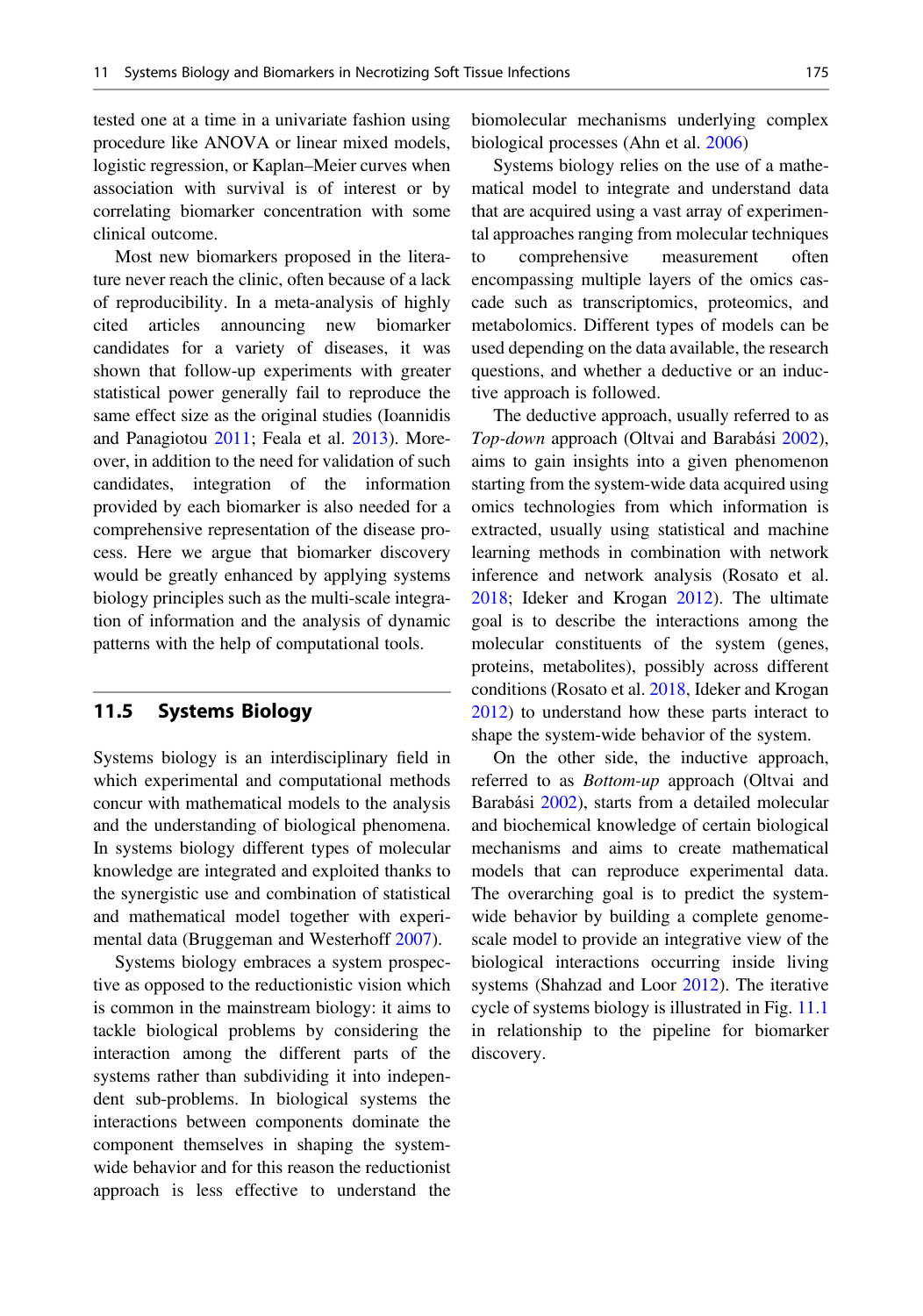# <span id="page-10-0"></span>11.6 Systems Biology Approaches to Biomarker Discovery

Determining whether a given biomarker is causal or reactive to NSTI (or, in general, to any disease) is likely to provide information on the underlying pathogenic process and ultimately impact its general applicability (Villoslada and Baranzini [2012\)](#page-20-13). However, standard approaches that are based on just univariate analysis can fail, by their own nature, to account for the interrelatedness existing among genes, proteins, and metabolites that behave in an orchestrated way for what concerns regulation, transcription, and translation.

For instance, Edwards and co-workers (Edwards et al. [2018](#page-18-14)) investigated S. pyogenes infections including NSTI among others, using a proteomic approach and identified several human proteins associated with NSTI. Yet, data was analyzed in a univariate fashion, missing the potential of highlighting association patterns among proteins that could have been uniquely associated with one or more type of infections.

Systems biology approaches rely on the concept of mutual interaction among the constituents of a biological system and thus poses a great emphasis on measuring, describing, analyzing, and interpreting the relationships among molecular features (genes, proteins, metabolites...) rather than considering them one at a time. In this light, top-down systems biology approaches can be considered multivariate in nature, that is, the analysis is performed taking into consideration the relationships among the variables and not only their mean levels (i.e. concentration and abundances) (Saccenti et al. [2014a](#page-20-14)) as in the standard analysis for single molecule biomarkers. Relationships among genes, proteins, and metabolites are quantified using association measures which describe the similarity of the concentration and abundance profiles of these molecular features measured on a set of biological replicate samples. Correlations (either the Pearson's or Spearman's indexes) are commonly used and biological and biochemical information can be derived from both the strength and the sign of correlations; for instance, if analyzing metabolites, a strong positive correlation can indicate an equilibrium condition or enzyme dominance, while strong negative correlation can indicate the presence of a conserved moiety (Camacho et al. [2005\)](#page-18-15).

It is fundamental to understand that the associations among variables can carry information also when concentrations (and abundances) do not carry relevant information, for instance, to discriminate between the case and control groups. This situation, so common in the biomarker discovery setting, is better illustrated with a simulated example. With reference to Fig. [11.2a](#page-11-0), consider two metabolites (or protein or any other biomolecular quantity) A and B measured from case patients and controls: under this simulation there is no difference between the concentration levels of A and B in the two groups. However, if the case and control group are compared taking ratio of the concentrations of A and B a clear difference between case and controls is evident, as shown in Fig. [11.2b](#page-11-0) (see figure caption for more details) and it is clear that the information discriminating between cases and controls relies on both metabolites and their mutual relationship

This phenomenon is a consequence of metabolites A and B being correlated as shown in Fig. [11.2c:](#page-11-0) from biological point of view what is observed here is that given a certain concentration of metabolite A, the concentration of metabolite B changes with class (Saccenti et al. [2014a\)](#page-20-14). This indicates that when the relation or interaction between pairs of metabolites or other biomolecular features is thought to be important and to carry information about the problem studied, the ratios of metabolite concentration (or abundances) could be considered instead of single metabolite concentrations. Examples of this exist in the clinical setting where the deviation from the normal range of the ratios of metabolites or protein is used as diagnostic biomarkers (Petersen et al. [2012\)](#page-19-12): ornithine-δ-aminotransferase deficiency in young children is diagnosed using the proline to citrulline ratio (De Sain-Van Der Velden et al. [2012\)](#page-18-16), while the ratio between blood phenylalanine and tyrosine concentrations is used to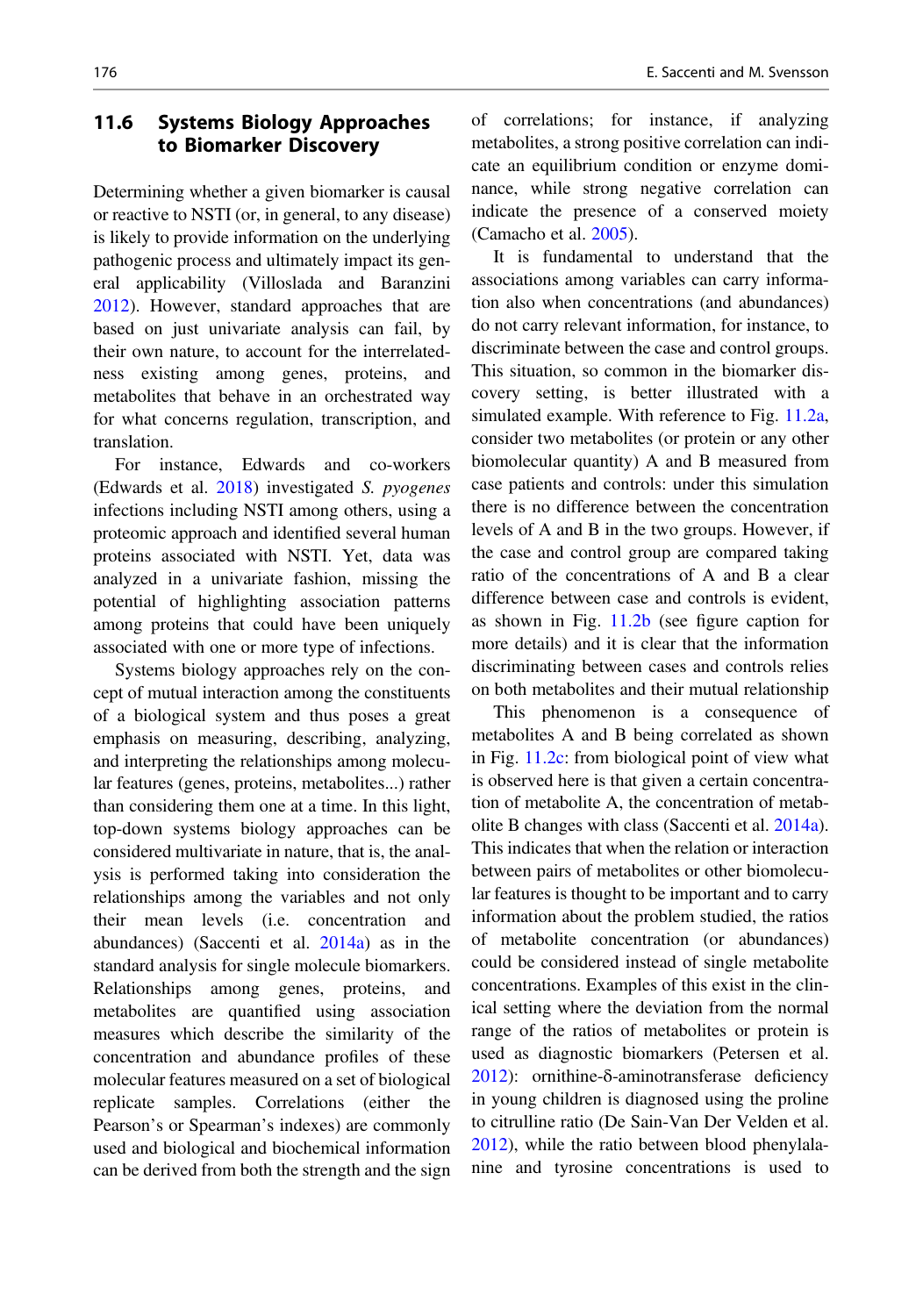<span id="page-11-0"></span>

Fig. 11.2 Idealized experiment aiming to find biomarkers discrimination between the case and control group based on the measurement and analysis of two metabolites A and B measure on  $n_1 = 75$  cases and  $n_2 = 75$  controls. (a) Comparison of the concentrations of metabolites A and B tested with 1-way ANOVA: there is no statically significant difference at the  $\alpha = 0.05$  level (*P*-value 0.32 and

0.98, respectively, for metabolite A and B. (b) Comparison of the ratios of the concentrations of metabolites A and B: a discrimination between the case and control groups is evident (1-way ANOVA *P*-value =  $2.7 \times 10^{-18}$ ). (c) Scatter plot of the concentration profiles of metabolites A and B

identify heterozygous carriers of phenylketonuria risk alleles (Hsia [1958](#page-19-13)).

Metabolite and protein ratios and variation thereof have often direct biological relevance and can provide mechanistic insights. In fact, if two metabolites are connected within (or by) a biochemical pathway, metabolite ratios approximate (under idealized steady state assumptions) the reaction rates (Petersen et al. [2012](#page-19-12)). For instance, considering the elementary biochemical reaction where metabolite A is converted to B and then degraded

$$
A \stackrel{k_1}{\rightarrow} B \stackrel{k_2}{\rightarrow}
$$

described by the differential equations

$$
\begin{cases}\n\frac{d[A]}{dt} = -k_1[A] \\
\frac{d[B]}{dt} = +k_1[A] - k_2[B]\n\end{cases}
$$

where [A] and [B] are the concentrations of A and B at time *t*. At steady state the ratio of the concentration of A and B gives an approximation of the ratios of the rate constants for the two reactions

$$
\frac{[A]}{[B]} = \frac{k_2}{k_1}
$$

and can be used as a proxy to characterize the system. Since reaction constants are tightly constrained under normal physiological conditions, increased (or decreased) metabolite ratios can be an indication of alteration in the activity of an enzyme that catalyzes the reaction or a change in flux distribution. For instance, variation of the ratios between sphingolipids that differ by two carbon moieties has been linked to a modified beta-oxidation, while variation of the ratios between different classes of phospholipids has been proposed to describe modified activity of enzymes in the phospholipid pathways (Altmaier et al. [2008](#page-18-17)).

# 11.7 Networks and Network Analysis

When many metabolites or other biochemical and biomolecular features are measured, their mutual relationships can be conveniently represented using networks. A (biological) network is a graphical representation of objects (called nodes) and their relationships described by links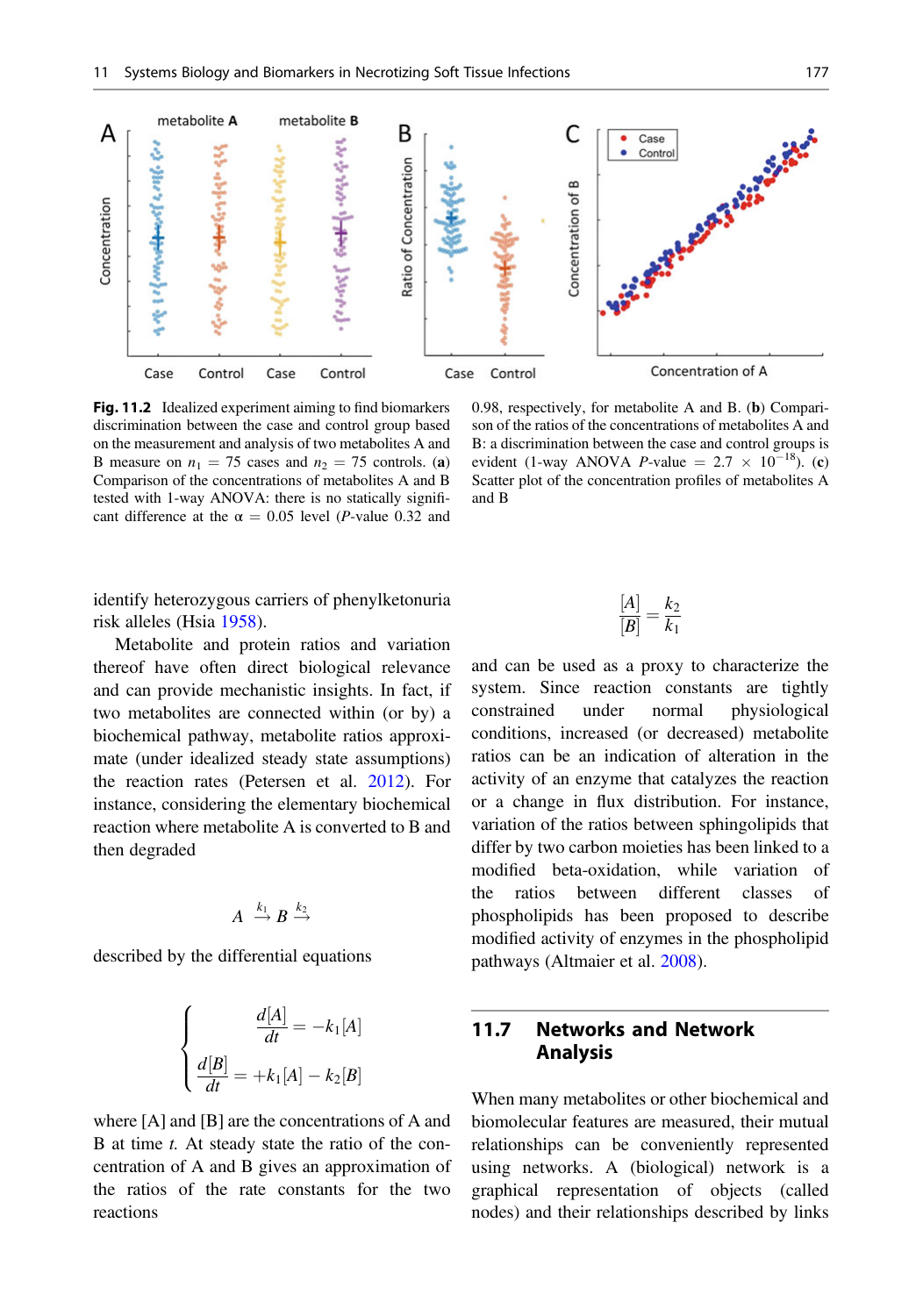or edges connecting different nodes. The exact meaning of the nodes and edges, i.e. of the kind of relationships they represent, depends on the context. In gene regulatory networks the nodes represent genes and the edge represents the existence of regulatory mechanism where the protein produced by a given gene regulates the expression of the target gene (Emmert-Streib et al. [2014](#page-18-18)). In networks describing protein–protein interaction the edge represents the existence of a physical interaction between two proteins (Jordán et al. [2012\)](#page-19-14).

In the context of biomarker discovery, the most relevant networks are probably the so-called metabolite–metabolite association networks, or correlation networks, where the nodes are metabolites and the edges represent the existence of associations between two metabolites, quantified through the correlation of their concentration profiles measured on replicated samples.

<span id="page-12-0"></span>The simplest approach to build metabolite– metabolite association networks is first taking the correlation  $r_{ii}$  among pairs of metabolites  $i$  and  $j$  and then imposing a threshold on either the magnitude of the correlation or on the statistical significant (or both), setting to 0 the correlation that do not satisfy such conditions. For instance

$$
r_{ij} = \begin{cases} r_{ij} & \text{if } |r_{ij}| > \theta \text{ and } P-\text{val} < \alpha \\ 0 & \text{otherwise} \end{cases} (11.1)
$$

where  $\theta$  and  $\alpha$  (statistical significance) are parameters to be determined; a commonly accepted value for  $\theta$  is 0.6 which is usually taken as a threshold to discriminate between low and medium-high correlation (Camacho et al. [2005\)](#page-18-15). Other methods, like the Probabilistic Context Likelihood of Relatedness for Correlations (PCLRC) (Saccenti et al. [2014b\)](#page-20-15), dispose of the necessity of a pre-defined threshold on the correlation but are context dependent, and the significance of the correlations is established with respect to the correlation background observed in the data.

If the value of the correlation (or any other association measure) is retained, the network is said to be weighted as every edge connecting two nodes describes the weight of the association. In other cases, only the presence/absence of an association is retained, and in this case the network is said to be unweighted

$$
r_{ij} = \begin{cases} 1 \text{ if } |r_{ij}| > \theta \text{ and } P-\text{val} < \alpha \\ 0 \text{ otherwise} \end{cases} (11.2)
$$

The nodes in a network can be characterized using functions that can be derived from the patterns of its association: a common measure is the node degree or connectivity. For unweighted networks this is simply the number of its connection. For weighted networks a weighted connectivity is defined as the sum of the absolute values of the edges:

$$
\chi_i = \sum_{i>j} |r_{ij}| \qquad (11.3)
$$

In the framework of biomarker discovery, the patterns of correlations between metabolites and their connectivity can be exploited by comparing them across conditions, for instance, cases and controls, to identify associations that are disrupted or altered by pathophysiological conditions. This approach is called differential network analysis and has been applied in NSTI research (Afzal et al. [2020\)](#page-18-7) as well in other fields like cardiovascular disease (Vignoli et al. [2020;](#page-20-16) Saccenti et al. [2014b\)](#page-20-15) and aging (Vignoli et al. [2018\)](#page-20-17).

Afzal et al. [\(2020](#page-18-7)) combined classical univariate and multivariate approaches together with differential analysis of metabolite–metabolite correlation networks which were built from metabolite concentrations of blood plasma metabolites measured using GC-MS from NSTI patients  $(n = 34)$  and healthy (noninfected) controls  $(n = 24)$  enrolled in the INFECT project (Madsen et al. [2019\)](#page-19-1). In this study Spearman's rank correlation was used as an index of metabolite association and implemented a conservative selection procedure involving resampling to obtain robust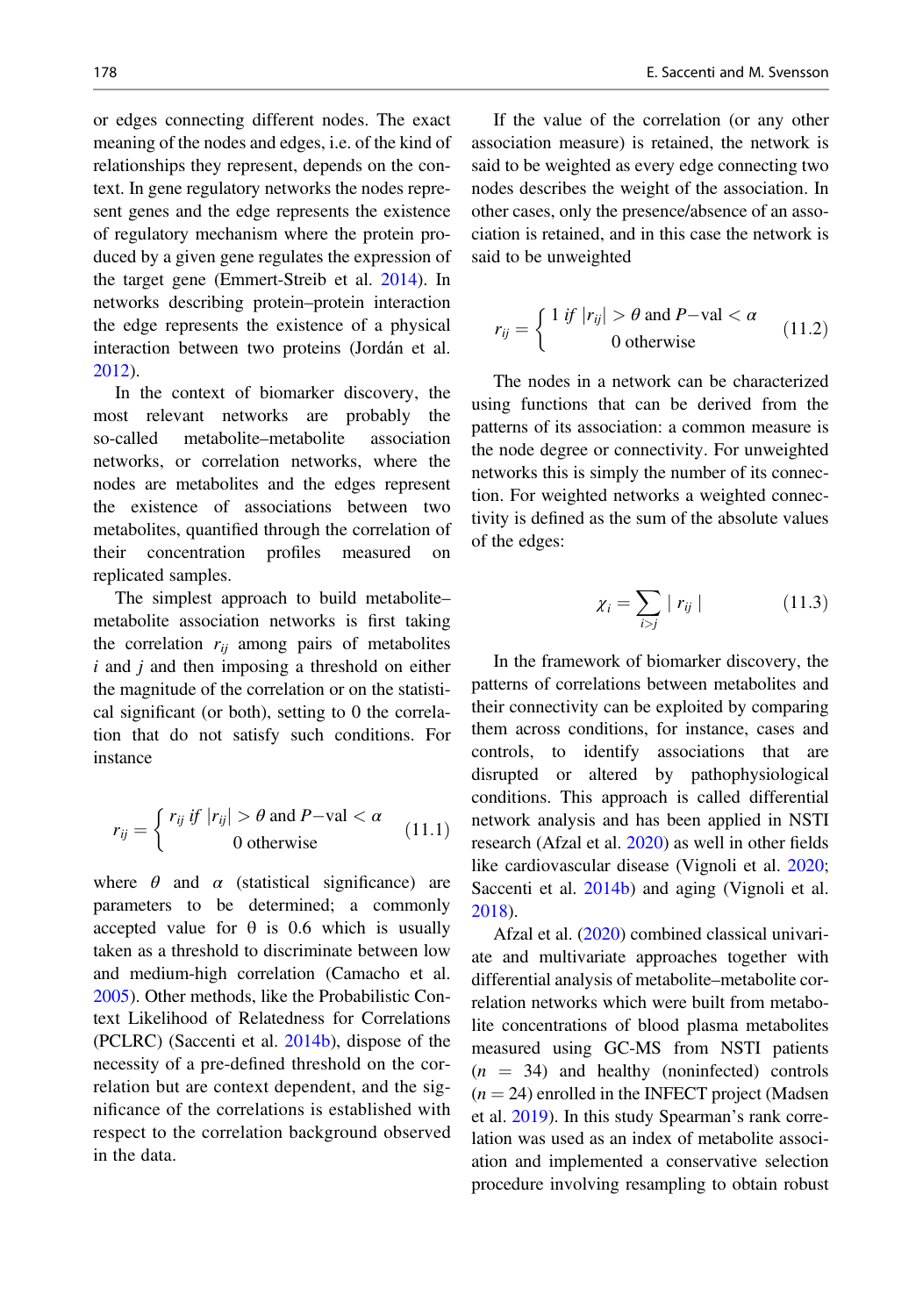<span id="page-13-0"></span>



Fig. 11.3 (a) Absolute differences in metabolite connectivity in networks from NSTI and healthy control subject (see Eqs.  $(11.3)$  and  $(11.4)$  $(11.4)$ ) against its statistical significance (Benjamini–Hochberg corrected  $-log_{10}(P-value)$ ). The horizontal lines represent the significance thresholds at  $\alpha = 0.05$  and 0.01 level. (b) Scatter plot of the

metabolite connectivity observed in the metabolite–metabolite correlation networks built from NSTI and noninfected surgical controls. The colors are proportional to –  $log_{10}(P\text{-value})$  and the marker size is proportional to the difference in connectivity

estimates of the correlation because of the small sample size available. Metabolite association networks were constructed for both NSTI and healthy and for each of the 97 measured metabolites they calculated the differential connectivity  $\Delta \chi_i$  defined as

$$
\Delta \chi_i = \chi_i^{\text{NSTI}} - \chi_i^{\text{Control}} \tag{11.4}
$$

<span id="page-13-1"></span>where  $\chi_i^{\text{NSTI}}$  and  $\chi_i^{\text{Control}}$  are the connectivity for the metabolite  $i$  in the association network specific for NSTI and healthy control, respectively. The significance of the observed difference in connectivity was assessed using a permutation test. Figure [11.3a](#page-13-0) shows the results of differential network analysis and Fig. [11.3b](#page-13-0) shows the metabolite connectivity in the NSTI specific network against connectivity in the uninfected surgery controls. The authors noted that several metabolites (urea, ribose, ribitol, pseudo uridine penta, malic acid) that were not connected in the control network were highly connected in the NSTI network, becoming hub node. In network biology a hub is a node that is densely connected, i.e. it is associated with many other nodes. Because of this, hub nodes are assumed to play crucial biological roles.

The concept of hub was first introduced within the analysis of yeast protein–protein interaction networks and it was shown that highly connected nodes are more likely to be essential for survival (Jeong et al. [2001;](#page-19-15) Carter et al. [2004](#page-18-19)). Analysis of hub nodes has been extended to metabolite– metabolite association networks: comparing low and high cardiovascular risk patients. Saccenti et al. [\(2014b](#page-20-15)) identified conserved hub metabolite, and differentially conserved hubs and linked them to alteration of mitochondrial activity.

Given this, Afzal et al. speculated that metabolites showing differential connectivity could play a role in disease pathogenesis either by affecting the host response or the bacterial infection. A set of significantly altered metabolites was selected and tested in vitro to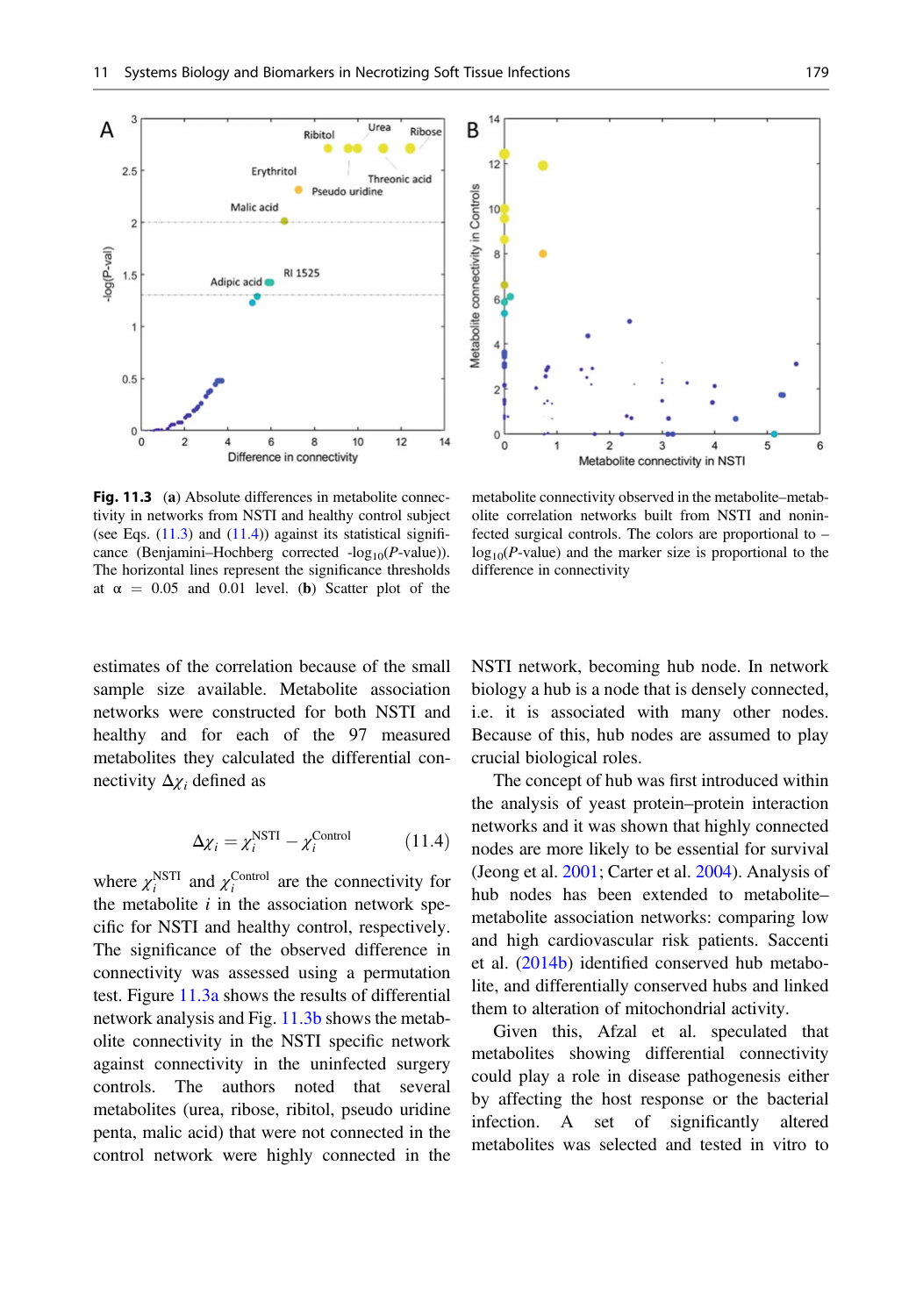investigate potential influence on NSTI group A streptococcal strain growth and biofilm formation.

The selected metabolites (ornithine, ribose, urea, and glucuronic acid) were supplemented to chemically defined media and revealed metabolite-specific effects on both bacterial growth and biofilm formation.

# 11.8 Multivariate Biomarker and Omics Signatures

A generalized class of biomarkers are the so-called multivariate biomarkers which are a generalization of the bivariate biomarker described in Sect. [11.6](#page-10-0). This kind of biomarkers are sometimes denoted with the term signatures, especially in the context on omics research where gene, protein and metabolite expression, abundances and/or concentration levels are measured in a comprehensive fashion on biological samples using high-throughput analytical techniques like RNA sequencing, mass spectrometry, or nuclear magnetic resonance spectrometry. These experimental techniques are multivariate in nature since hundreds to thousands of molecular features are measured simultaneously and such molecular signatures are exploited through multivariate and machine learning approaches.

Sung et al. [\(2012](#page-20-18)) defined operatively molecular signature as a set of biomolecular features together with a pre-defined computational procedure that applies those features to predict a phenotype of clinical interest on a previously unseen patient sample, stressing the computational/statistical nature of such signatures.

Signatures are defined using statistical approaches in combination with machine learning techniques. Principal component analysis (PCA) (Hotelling [1931;](#page-19-16) Pearson [1901;](#page-19-17) Jolliffe [2002\)](#page-19-18) is a common starting point when looking for biomarker signatures and it is used to explore data and to highlight if such a signature may exist. PCA is data reduction technique that allows for visualization and exploration of high-dimensional data by reducing its dimensionality. This is

accomplished by taking linear combinations of the original variables that explain as much as data variability as possible which allows to visualize the data in a lower dimensional space. Figure [11.4](#page-15-0) shows the results of a PCA analysis on the data from Afzal and colleagues (Afzal et al. [2020\)](#page-18-7). A clear separation between the metabolite profiles of NSTI patient and healthy controls is evident, indicating the existence of a metabolomics (in this case) signature as shown in the PCA score plot in Fig. [11.4](#page-15-0). Figure [11.5](#page-15-1) shows the relative importance (i.e. the PCA loadings) corresponding to the PCA score plot. The loadings are measure of the contribution of each variable to explain the variability observed in the data, in this case the separation between NSTI and controls. As it can be seen all variables (only the first 40 are shown for simplicity) contribute to the model, showing the multivariate nature of this metabolomics signature differentiating NSTI subjects from the controls. It is interesting to note that among the most important metabolites there are urea, ribose, ribitol, pseudo uridine penta, malic acid, the same metabolites that showed significant differential connectivity in the network analysis (see Fig. [11.3](#page-13-0)). This is because PCA, like all multivariate approaches, takes into account the correlation among variables which are also reflected in the network structure underlying the data, making network analysis and multivariate statistics two complementary approaches.

Omics signatures consisting of many biomolecular features have been defined and routinely applied in the clinical setting. For instance, the MammaPrint test (Van 'T Veer et al. [2002](#page-20-19)) used to determine the most appropriate chemotherapy treatment in lymph node negative breast cancer patients with either positive or negative ER, consists of 70 gene expression signatures which were found to correlate with clinical phenotype (metastatic vs. non-metastatic) and validated on independent patient cohorts (Van de Vijver et al. [2002\)](#page-20-14). Given the particular nature of NSTI, which is a fast spreading infection requiring extremely fast diagnosis and treatment, this type of highdimensional genomics signatures may not of immediate applicability in the clinical setting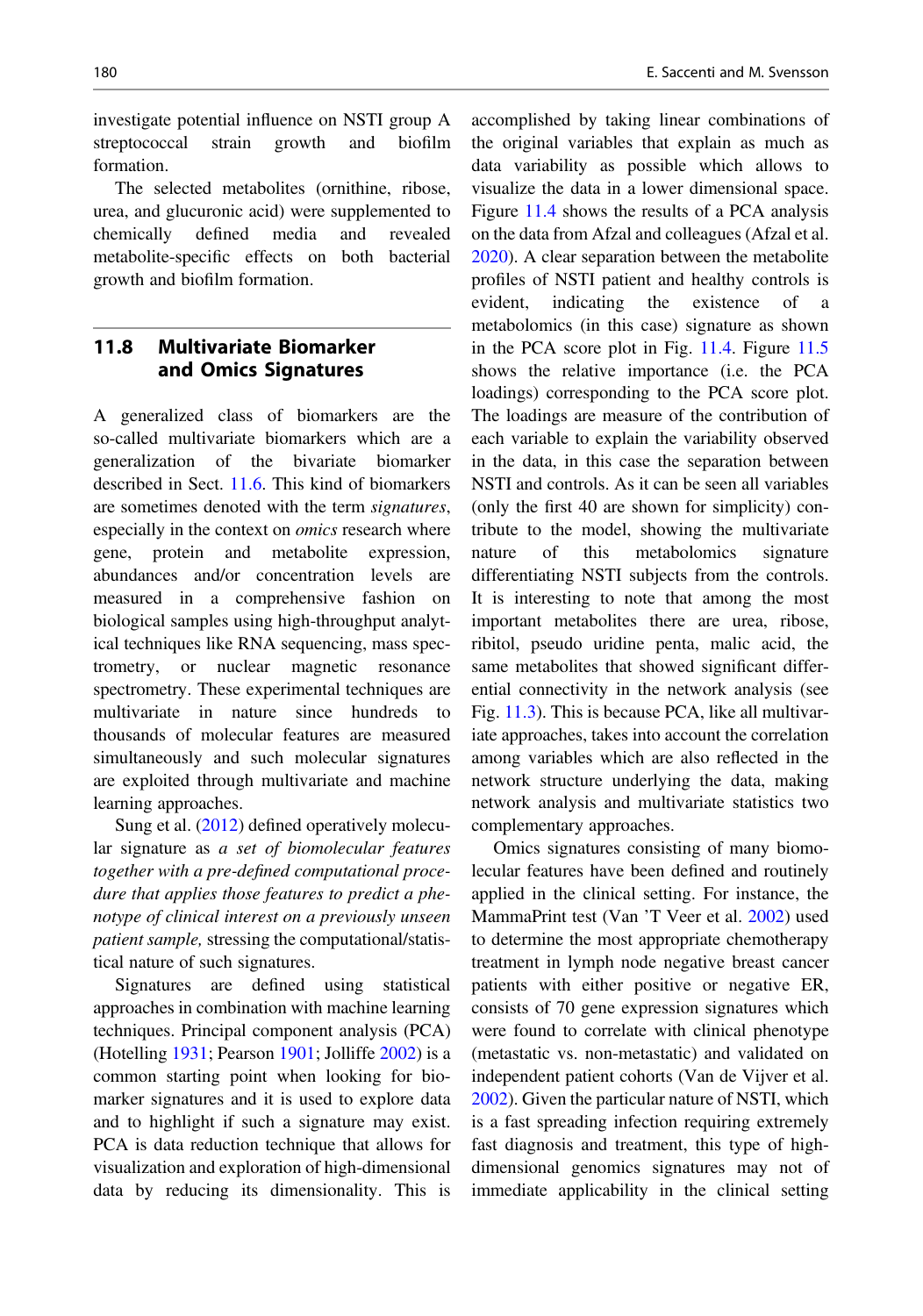<span id="page-15-0"></span>

although some applications are emerging (See also Chap. [13](https://doi.org/10.1007/978-3-030-57616-5_13), Sect. [11.3.2](#page-4-1)).

However, omics signature can be explored to single out key players and provide mechanistic information about disease onset and progression and can generate hypotheses that can be further test in vitro and or in vivo in animal models, closing the iterative cycle typical of systems biology approaches. In this respect the main limitation of PCA based signatures is that (1) all variables contribute to the model and (2) PCA base signatures are exploratory in nature and do

<span id="page-15-1"></span>

Fig. 11.5 Loading plot of principal component analysis of the concentration profiles of 97 metabolites measured on using GC-MS from NSTI patients ( $n = 34$ ) and healthy (surgery, noninfected) controls  $(n = 24)$  enrolled in the INFECT project (Madsen et al. [2019](#page-19-1)). Data is from (Afzal

et al. [2020](#page-18-7)). Only the first 40, most contributing metabolites are shown. Urea, ribose, ribitol, pseudo uridine penta, and malic acid are also found to be relevant from network analysis, See Fig. [11.4](#page-15-0) for the corresponding score plot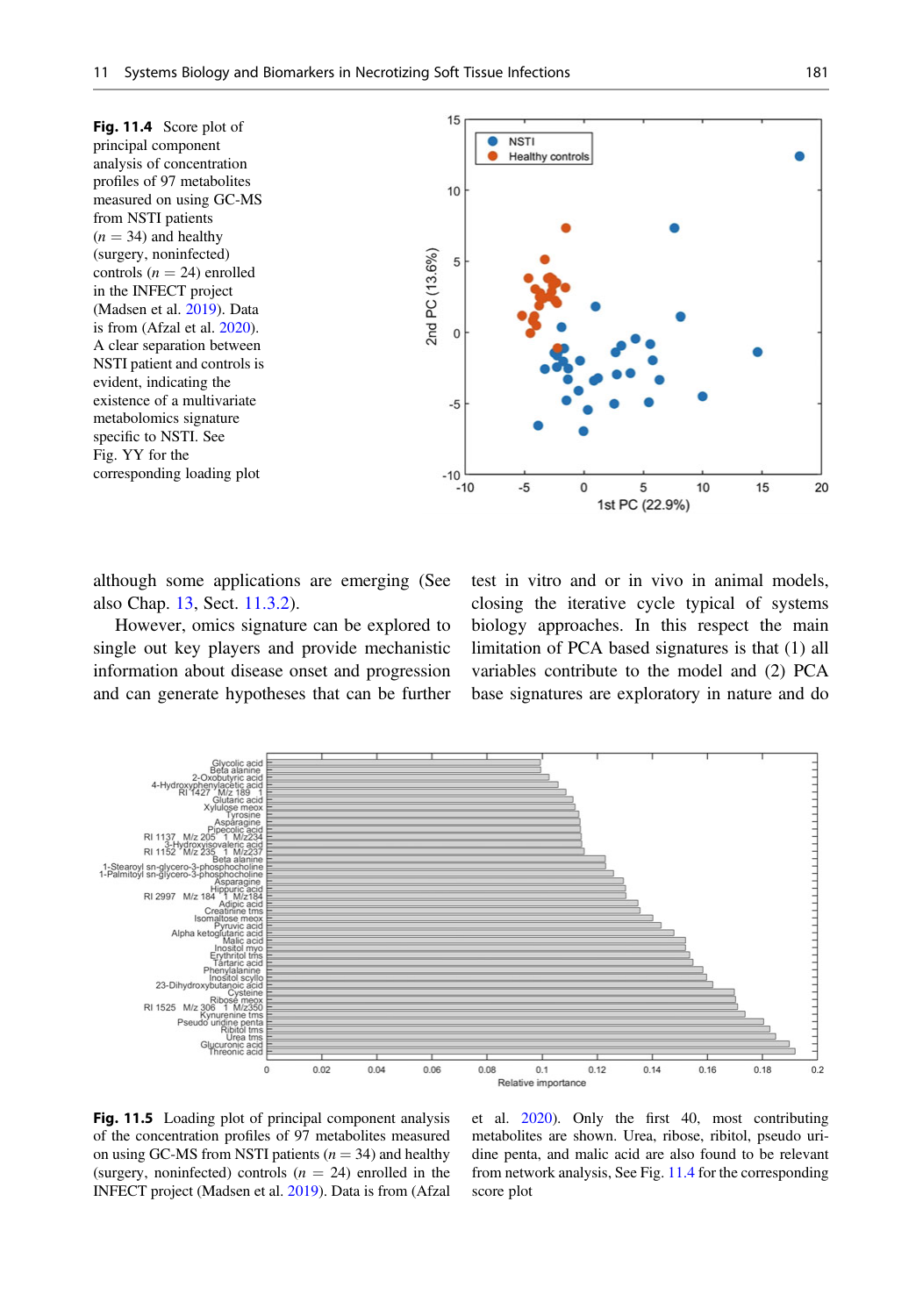not allow, per se, the prediction of the clinical phenotype on previously unseen patient samples.

Signatures that are easier to interpret can be obtained using advanced explorative techniques like sparse approaches (Camacho et al. [2017;](#page-18-20) Saccenti et al. [2018](#page-20-20); Camacho et al. [2020](#page-18-21)). The existence of a predictive power of such signatures can be investigated using chemometrics or machine learning approaches like partial least squares discriminant analysis (PLS-DA) (Wold and Eriksson [2001\)](#page-20-7) or some of its extensions (Lê Cao et al. [2008;](#page-19-19) Bylesjö et al. [2006](#page-18-22); Camacho and Saccenti [2018\)](#page-18-23), Random Forests (Breiman [2001\)](#page-18-24), Support vector machines (Cortes and Vapnik [1995](#page-18-25)), or other machine learning tools.

When properly implemented, these methods can allow unbiased prediction of the clinical phenotype on previously unseen patient samples: this is accomplished by implementing crossvalidation, which is a computational strategy that implies removing a set of samples from the data set, building a predictive model, and then testing in an unbiased way the ability of the model to predict the left out samples, mimicking, in this way, validation on an external cohort of samples. This procedure can be particularly relevant in NSTI where validation cohorts are difficult, to obtain. Random Forest was used to define a multivariate biomarker consisting of 11 blood analytes attaining specificity and sensitivity around 90% for the early detection of ovarian cancer (Bertenshaw et al. [2008](#page-18-26)), while Support vector machine has been used to derive a panel of 5 markers able to attaining a prediction sensitivity of 95.3% and a specificity of 99.4% (Mor et al. [2005\)](#page-19-20).

Predictive *omics* signatures have great potential in NSTI. As an example, we show here a Random Forest classification model fit on the data from (Afzal et al. [2020](#page-18-7)) with default parameters and implemented by splitting the data into a validation set (20% of the data) and a training set (80%) and repeating the crossvalidation procedure 100 times to take into account sampling variability results. On the training set the accuracy for the prediction of NSTI and control samples is 0.981 (0.978, 0.982 95%

CI), while on the validation set one get average accuracy equal to 0.980 (0.975–0.995, 95% CI), average sensitivity 0.954 (0.938–0.969, 95% CI), and an average specificity of 1. The classification results on the validation set are similar to those on the training set and this indicates that, in principle, these results may be generalizable to samples acquired on external validation cohorts.

Many classification tools also produce measures of importance of the predictors used in the model and this allows to single out which variables are most contributing to the discrimination among the groups to gain understanding of the underlying biological processes or identify potential biomarkers. Figure [11.6](#page-17-0) shows the variable importance plot of the Random Forest discriminant model previously described to discriminate between NSTI and healthy controls. It is interesting to note that the group of variables selected as important is somehow different from the one from the PCA analysis (see Fig. [11.5\)](#page-15-1): only ribose is present in the top five most important variables, while urea, which is important in the PCA model, is not important in the Random Forest model. This should not be surprising, since PCA and Random Forest have different aims and exploit different characteristics of the data: PCA is an unsupervised method, while Random Forest is a supervised method that uses information about sample class (i.e. whether they belong to NSTI patient or to controls) to build a model able to predict to which class an unknown sample may belong.

#### 11.9 Future Perspective

Technology advances and critical analysis of molecular pathways have opened new horizons for management of diseases, exploring therapeutic solutions to each individual patient beyond the one-size fits all practice. As the amount of information available grows, there comes a stage when there is too much information to manually integrate reliably. This leads to the need for formal mathematical or computational models of disease that incorporate all this information. For this reason, clinical, microbiological, and experimental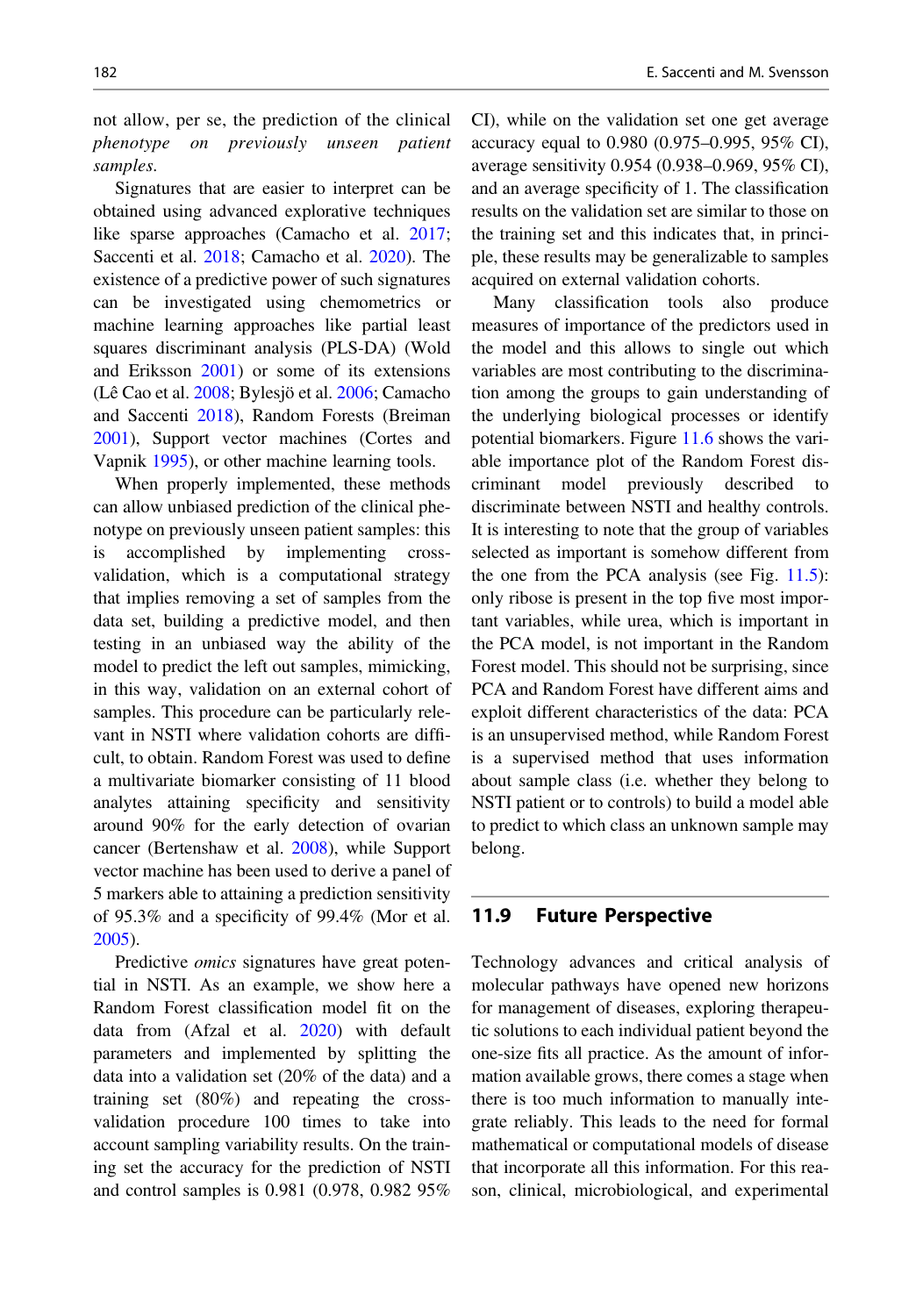<span id="page-17-0"></span>

Fig. 11.6 Variable importance plot of a Random Forest discriminant model fit to the concentration profiles of 97 metabolites measured on using GC-MS from NSTI patients  $(n = 34)$  and healthy (surgery, noninfected) controls  $(n = 24)$  enrolled in the INFECT project (Madsen

data can be integrated using various types of mathematical algorithms to provide decision support tools for clinicians. This can pave the way for application of personalized medicine in infectious diseases, such as NSTI, with the aims to achieve the right diagnosis and right treatment for the right patient at the right time at the right cost.

Multivariate statistics, machine learning, and reverse engineering approaches will allow pinpointing and mapping key nodes that can reveal possible biomarker sets from heterogeneous (meta-)data both from the tested pathogens and the hosts (including the various "omics," pathotyping, patient stratification data). These top-down analyses will be iteratively combined with bottom-up modelling of specific sub-networks/biomarkers. By thoroughly applying an iterative "dry-wet" cycle centered around the cross-linking of bottom-up, hypothesis-driven modelling of selected pathways and/or signatures, with top-down, unbiased systems biology approaches biomarkers that may contribute to disease onset and outcome can be identified. In particular, biomarker discovery in NSTI will benefit from the integration of heterogenous data, such as patient data and metadata, data from the tested pathogens and the murine models

et al. [2019](#page-19-1)). Data is from Afzal et al. ([2020\)](#page-18-7). Only the first 40, most contributing metabolites are shown. The model is used to investigate the predictive capability of the metabolomics signature discriminating NSTI patient from controls

and the wealth of omics data that can be collected from them.

Even if the vast heterogeneity and/or quality of the data will not allow detailed mechanistic modelling of specific pathways, these top-down, unbiased approaches will at least enable to identify basic structures in the topology of the various networks underlying the disease. This in itself is a substantial contribution to the state of the art in biomarker identification. Finally, it will be important to validate identified signatures/biomarkers for patient classification through the use of large patient cohorts. Indeed, validation remains one of the major bottlenecks for biomarker discovery. To become a clinically approved test, a potential biomarker should be confirmed and validated using large cohorts and should be reproducible, specific, and sensitive (Drucker and Krapfenbauer [2013\)](#page-18-5). Although not uncommon, NSTI is still a rare condition whose characteristics (difficult diagnosis, fast spread, high mortality, among others) make the creation of validation cohorts difficult. However, the INFECT cohort and the methodologies and strategies for data collection and analysis developed within the INFECT project (Madsen et al. [2018,](#page-19-21) [2019](#page-19-1); Afzal et al. [2020](#page-18-7)) are a first and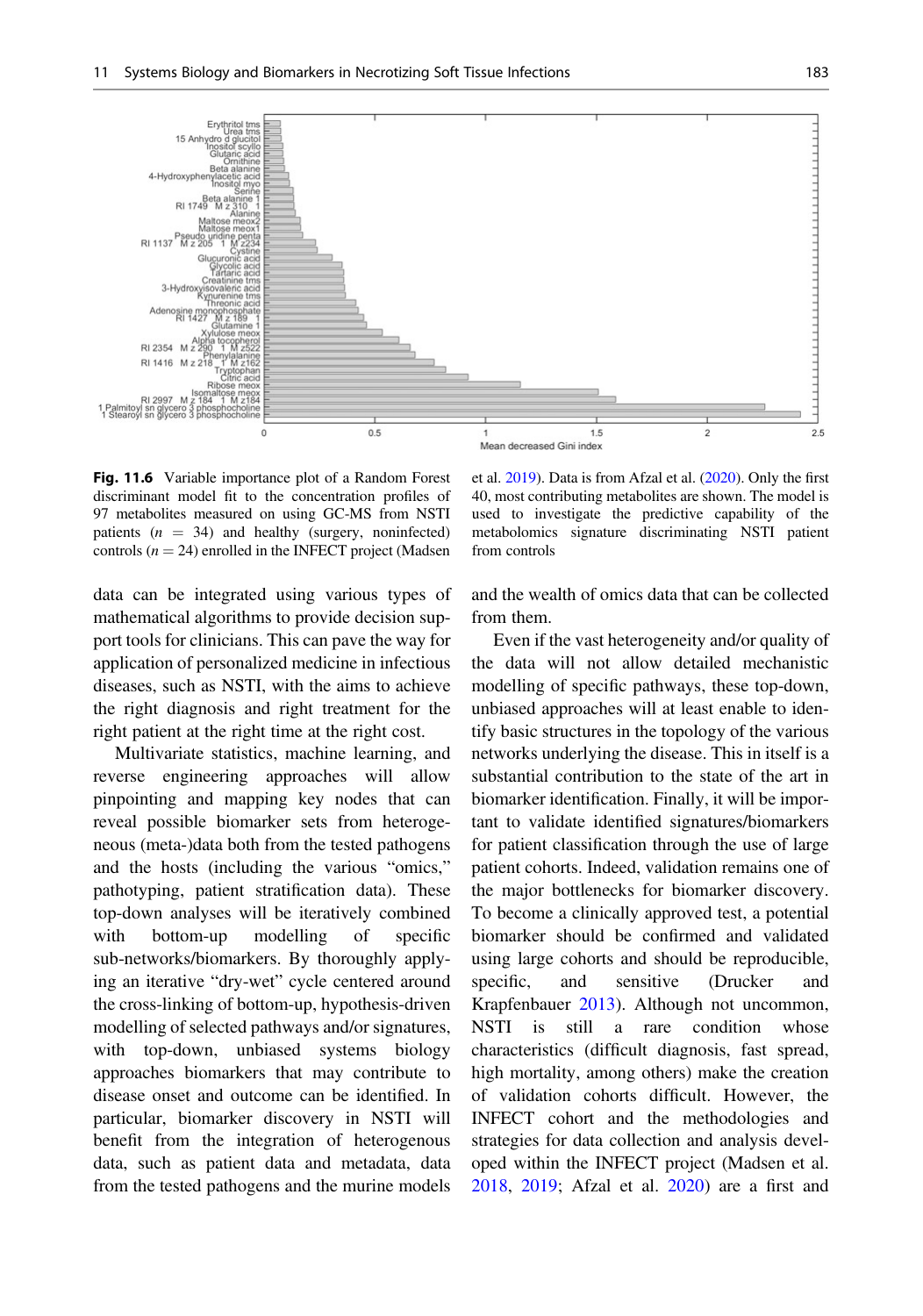<span id="page-18-20"></span>promising step towards the definition of clinically relevant biomarker in NSTI.

<span id="page-18-21"></span><span id="page-18-19"></span>Acknowledgement Financial support: The work was supported by the European Union Seventh Framework Programme: (FP7/2007-2013) under the grant agreement 305340 (INFECT project); the Swedish Governmental Agency for Innovation Systems (VINNOVA) under the frame of NordForsk (Project no. 90456, PerAID), and the Swedish Research Council and The Netherlands Organization for Health Research and Development (ZonMv) under the frame of ERA PerMed (Project 2018-151, PerMIT).

### <span id="page-18-25"></span><span id="page-18-16"></span><span id="page-18-9"></span>References

- <span id="page-18-7"></span><span id="page-18-6"></span>Afzal M, Saccenti E, Madsen MB, Hansen MB, Hyldegaard O, Skrede S, Martins Dos Santos VAP, Norrby-Teglund A, Svensson M (2020) Integrated univariate, multivariate, and correlation-based network analyses reveal metabolite-specific effects on bacterial growth and biofilm formation in necrotizing soft tissue infections. J Proteome Res 19:688–698. [https://doi.](https://doi.org/10.1021/acs.jproteome.9b00565) [org/10.1021/acs.jproteome.9b00565](https://doi.org/10.1021/acs.jproteome.9b00565)
- <span id="page-18-13"></span><span id="page-18-5"></span>Ahn AC, Tewari M, Poon C-S, Phillips RS (2006) The clinical applications of a systems approach. PLoS Med 3:e209
- <span id="page-18-17"></span><span id="page-18-10"></span>Altmaier E, Ramsay SL, Graber A, Mewes H-W, Weinberger KM, Suhre K (2008) Bioinformatics analysis of targeted metabolomics—uncovering old and new tales of diabetic mice under medication. Endocrinology 149:3478–3489
- <span id="page-18-11"></span><span id="page-18-1"></span>Anvar MS, Minuchehr Z, Shahlaei M, Kheitan S (2018) Gastric cancer biomarkers; a systems biology approach. Biochem Biophys Rep 13:141–146
- <span id="page-18-26"></span><span id="page-18-14"></span>Bertenshaw GP, Yip P, Seshaiah P, Zhao J, Chen T-H, Wiggins WS, Mapes JP, Mansfield BC (2008) Multianalyte profiling of serum antigens and autoimmune and infectious disease molecules to identify biomarkers dysregulated in epithelial ovarian cancer. Cancer Epidemiol Biomarkers Prev 17:2872–2881
- <span id="page-18-24"></span><span id="page-18-18"></span><span id="page-18-12"></span>Breiman L (2001) Random forests. Mach Learn 45:5–32
- <span id="page-18-8"></span><span id="page-18-0"></span>Bruggeman FJ, Westerhoff HV (2007) The nature of systems biology. Trends Microbiol 15:45–50
- Bustin SA, Nolan T (2004) Pitfalls of quantitative realtime reverse-transcription polymerase chain reaction. Jf Biomol Tech 15:155
- <span id="page-18-22"></span><span id="page-18-3"></span>Bylesjö M, Rantalainen M, Cloarec O, Nicholson JK, Holmes E, Trygg J (2006) OPLS discriminant analysis: combining the strengths of PLS-DA and SIMCA classification. J Chemom 20:341–351
- <span id="page-18-23"></span><span id="page-18-15"></span><span id="page-18-2"></span>Camacho J, Saccenti E (2018) Group-wise partial least square regression. J Chemometr 32:e2964
- <span id="page-18-4"></span>Camacho D, de la Fuente A, Mendes P (2005) The origin of correlations in metabolomics data. Metabolomics 1:53–63
- Camacho J, Rodríguez-GÓMEZ RA, Saccenti E (2017) Group-wise principal component analysis for exploratory data analysis. J Comput Graph Stat 26:501–512
- Camacho J, Smilde AK, Saccenti E, Westerhuis JA (2020) All sparse PCA models are wrong, but some are useful. Part I: computation of scores, residuals and explained variance. Chemom Intel Lab Syst 196:103907
- Carter S, Brechbuhler C, Griffin M, Bond A (2004) Gene co-expression network topology provides a framework for molecular characterization of cellular state. Bioinformatics 20:2242–2250
- Cortes C, Vapnik V (1995) Support-vector networks. Mach Learn 20:273–297
- Cross D, Drury RE, Hill JL, Pollard AJ (2019) Epigenetics in sepsis: understanding its role in endothelial dysfunction, immunosuppression and potential therapeutics. Front Immunol 10:1363
- De Sain-Van Der Velden MGM, Rinaldo P, Elvers B, Henderson M, Walter JH, Prinsen BHCMT, Verhoeven-Duif NM, DE Koning TJ, van Hasselt P (2012) The Proline/Citrulline ratio as a biomarker for OAT deficiency in early infancy. JIMD Rep 6:95–99
- Del Campo M, Jongbloed W, Twaalfhoven HA, Veerhuis R, Blankenstein MA, Teunissen CE (2015) Facilitating the validation of novel protein biomarkers for dementia: an optimal workflow for the development of sandwich immunoassays. Front Neurol 6:202
- Drucker E, Krapfenbauer K (2013) Pitfalls and limitations in translation from biomarker discovery to clinical utility in predictive and personalised medicine. EPMA J 4:7
- Dunn WB, Ellis DI (2005) Metabolomics: current analytical platforms and methodologies. Trends Anal Chem 24:285–294
- Eckerle M, Ambroggio L, Puskarich MA, Winston B, Jones AE, Standiford TJ, Stringer KA (2017) Metabolomics as a driver in advancing precision medicine in sepsis. Pharmacotherapy 37:1023–1032
- Edwards RJ, Pyzio M, Gierula M, Turner CE, Abdul-Salam VB, Sriskandan S (2018) Proteomic analysis at the sites of clinical infection with invasive Streptococcus pyogenes. Sci Rep 8:5950
- Emmert-Streib F, Dehmer M, Haibe-Kains B (2014) Gene regulatory networks and their applications: understanding biological and medical problems in terms of networks. Front Cell Dev Biol 2:38
- Feala JD, Abdulhameed MDM, Yu C, Dutta B, Yu X, Schmid K, Dave J, Tortella F, Reifman J (2013) Systems biology approaches for discovering biomarkers for traumatic brain injury. J Neurotrauma 30:1101–1116
- Goossens N, Nakagawa S, Sun X, Hoshida Y (2015) Cancer biomarker discovery and validation. Transl Cancer Res 4(3):256–269
- Hajar R (2016) Evolution of myocardial infarction and its biomarkers: a historical perspective. Heart Views 17:167
- Hansen MB, Rasmussen LS, Garred P, Bidstrup D, Madsen MB, Hyldegaard O (2016a) Pentraxin-3 as a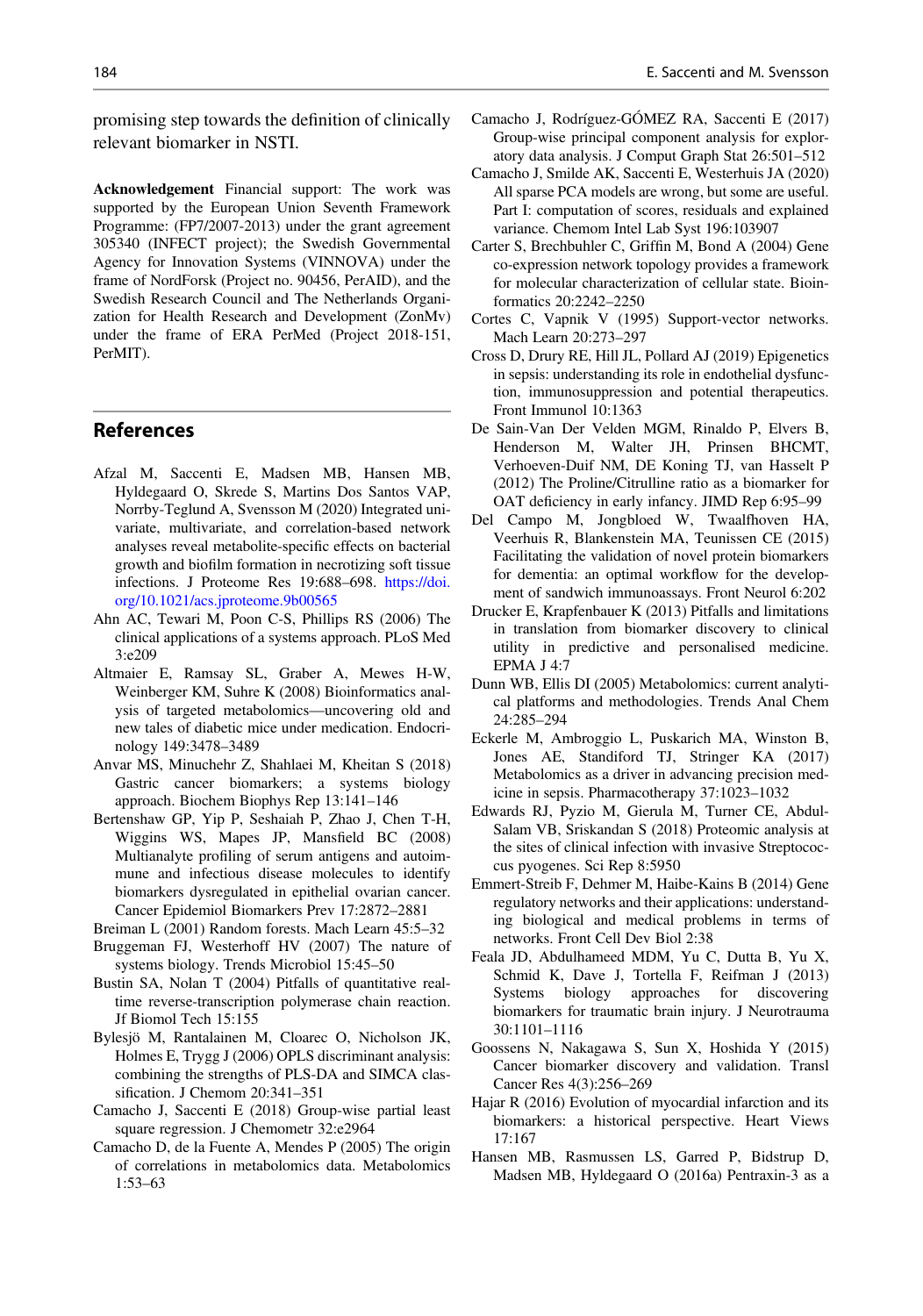marker of disease severity and risk of death in patients with necrotizing soft tissue infections: a nationwide, prospective, observational study. Crit Care 20:40

- <span id="page-19-8"></span><span id="page-19-4"></span>Hansen MB, Rasmussen LS, Pilely K, Hellemann D, Hein E, Madsen MB, Hyldegaard O, Garred P (2016b) The lectin complement pathway in patients with necrotizing soft tissue infection. J Innate Immun 8:507–516
- <span id="page-19-2"></span>Hansen MB, Rasmussen LS, Svensson M, Chakrakodi B, Bruun T, Madsen MB, Perner A, Garred P, Hyldegaard O, Norrby-Teglund A, INFECT Study Group (2017a) Association between cytokine response, the LRINEC score and outcome in patients with necrotising soft tissue infection: a multicentre, prospective study. Sci Rep 7:42179–42179
- <span id="page-19-21"></span><span id="page-19-19"></span><span id="page-19-3"></span>Hansen MB, Rasmussen LS, Svensson M, Chakrakodi B, Bruun T, Madsen MB, Perner A, Garred P, Hyldegaard O, Norrby-Teglund A, INFECT Study GROUP, Nekludov M, Arnell P, Rosén A, Oscarsson N, Karlsson Y, Oppegaard O, Skrede S, Itzek A, Wahl AM, Hedetoft M, Bærnthsen NF, Müller R, Nedrebø T (2017b) Association between cytokine response, the LRINEC score and outcome in patients with necrotising soft tissue infection: a multicentre, prospective study. Sci Rep 7:42179
- <span id="page-19-9"></span><span id="page-19-1"></span>Hansen MB, Rasmussen LS, Garred P, Pilely K, Wahl AM, Perner A, Madsen MB, Hedegaard ER, Simonsen U, Hyldegaard O (2018) Associations of plasma nitrite, L-arginine and asymmetric Dimethylarginine with morbidity and mortality in patients with necrotizing soft tissue infections. Shock 49:667–674
- <span id="page-19-0"></span>Honore PM, Spapen HD (2016) Pentraxin-3 to better delineate necrotizing soft tissue infection: not really! Crit Care 20:173
- <span id="page-19-20"></span><span id="page-19-16"></span>Hotelling H (1931) Analysis of a complex of statistical variables into principal components. J Educ Psychol 24:417441
- <span id="page-19-13"></span>Hsia DYY (1958) Phenylketonuria: the phenylalaninetyrosine ratio in the detection of the heterozygous carrier. J Ment Defic Res 2:8–16
- <span id="page-19-11"></span><span id="page-19-6"></span>Ideker T, Krogan NJ (2012) Differential network biology. Mol Syst Biol 8:565
- <span id="page-19-5"></span>Ioannidis JP, Panagiotou OA (2011) Comparison of effect sizes associated with biomarkers reported in highly cited individual articles and in subsequent metaanalyses. JAMA 305:2200–2210
- <span id="page-19-15"></span><span id="page-19-10"></span>Jeong H, Mason S, Barabasi A, Oltvai Z (2001) Lethality and centrality in protein networks. Nature 411:41–42
- <span id="page-19-18"></span><span id="page-19-17"></span>Jolliffe IT (2002) Principal component analysis. Wiley, London
- <span id="page-19-14"></span><span id="page-19-12"></span>Jordán F, Nguyen T-P, Liu W-C (2012) Studying protein– protein interaction networks: a systems view on diseases. Brief Funct Genomics 11:497–504
- <span id="page-19-7"></span>Karakitsou E, Foguet C, de Atauri P, Kultima K, Khoonsari PE, Martins Dos Santos VAP, Saccenti E, Rosato A, Cascante M (2019) Metabolomics in systems medicine: an overview of methods and applications. Curr Opin Syst Biol 15:91–99
- Kell DB (2004) Metabolomics and systems biology: making sense of the soup. Curr Opin Microbiol 7:296–307
- Kotb M, Norrby-Teglund A, Mcgeer A, El-Sherbini H, Dorak MT, Khurshid A, Green K, Peeples J, Wade J, Thomson G (2002) An immunogenetic and molecular basis for differences in outcomes of invasive group A streptococcal infections. Nat Med 8:1398
- Kotb M, Norrby-Teglund A, Mcgeer A, Green K, Low D (2003) Association of human leukocyte antigen with outcomes of infectious diseases: the streptococcal experience. Scand J Infect Dis 35:665–669
- Lê Cao K-A, Rossouw D, Robert-Granié C, Besse P (2008) A sparse PLS for variable selection when integrating omics data. Stat Appl Genet Mol Biol 7:1
- Le Gall J-R, Lemeshow S, Saulnier F (1993) A new simplified acute physiology score (SAPS II) based on a European/north American multicenter study. JAMA 270:2957–2963
- Madsen MB, Skrede S, Bruun T, Arnell P, Rosén A, Nekludov M, Karlsson Y, Bergey F, Saccenti E, Martins Dos Santos VAP, Perner A, Norrby-Teglund-A, Hyldegaard O (2018) Necrotizing soft tissue infections—a multicentre, prospective observational study (INFECT): protocol and statistical analysis plan. Acta Anaesthesiol Scand 62:272–279
- Madsen MB, Skrede S, Perner A, Arnell P, Nekludov M, Bruun T, Karlsson Y, Hansen MB, Polzik P, Hedetoft M (2019) Patient's characteristics and outcomes in necrotising soft-tissue infections: results from a Scandinavian, multicentre, prospective cohort study. Intensive Care Med 45:1241–1251
- Mehta S, Shelling A, Muthukaruppan A, Lasham A, Blenkiron C, Laking G, Print C (2010) Predictive and prognostic molecular markers for cancer medicine. Therapeut Adv Med Oncol 2:125–148
- Mor G, Visintin I, Lai Y, Zhao H, Schwartz P, Rutherford T, Yue L, Bray-Ward P, Ward DC (2005) Serum protein markers for early detection of ovarian cancer. Proc Natl Acad Sci U S A 102:7677–7682
- Norrby-Teglund A, Kotb M (2000) Host-microbe interactions in the pathogenesis of invasive group A streptococcal infections. J Med Microbiol 49:849
- Norrby-Teglund A, Chatellier S, Low DE, Mcgeer A, Green K, Kotb M (2000) Host variation in cytokine responses to superantigens determine the severity of invasive group A streptococcal infection. Eur J Immunol 30:3247–3255
- Oltvai ZN, Barabási A-L (2002) Life's complexity pyramid. Science 298:763–764
- Pearson K (1901) On lines and planes of closest fit to systems of points in space. London, Edinburgh, Dublin Philos Mag J Sci 2:559–572
- Petersen A-K, Krumsiek J, Wägele B, Theis FJ, Wichmann H-E, Gieger C, Suhre K (2012) On the hypothesis-free testing of metabolite ratios in genome-wide and metabolome-wide association studies. BMC Bioinfo 13:120